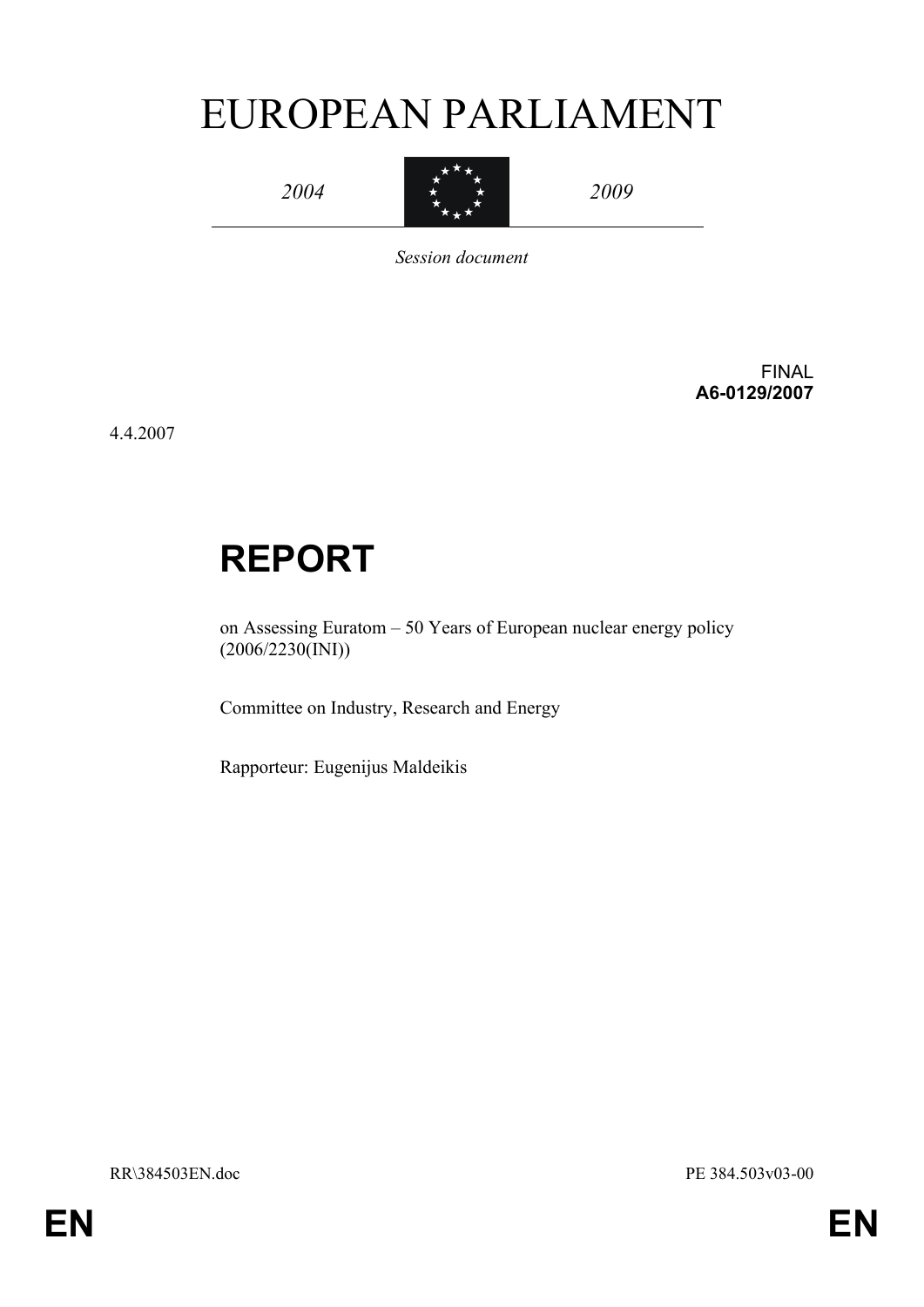PR\_INI

## **CONTENTS**

# **Page**

| OPINION OF THE COMMITTEE ON CONSTITUTIONAL AFFAIRS17 |  |
|------------------------------------------------------|--|
|                                                      |  |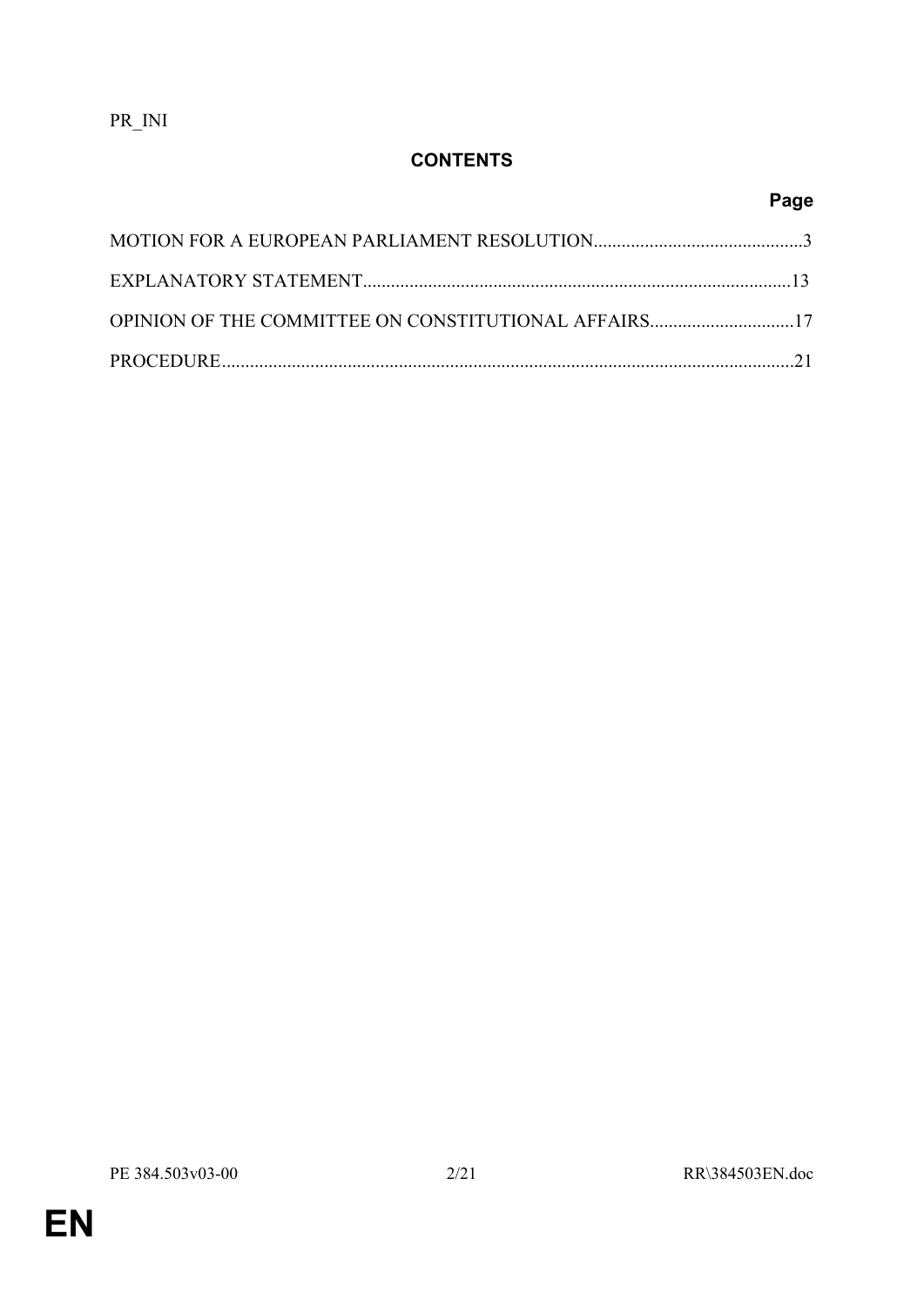#### **MOTION FOR A EUROPEAN PARLIAMENT RESOLUTION**

#### **on Assessing Euratom – 50 Years of European nuclear energy policy (2006/2230(INI))**

#### *The European Parliament*,

- having regard to the Treaty establishing the European Atomic Energy Community, signed in Rome on 25 March 1957 (the Euratom Treaty),
- having regard to the Euratom Treaty's preamble, referring to its original purpose of establishing a European Atomic Energy Community (Euratom) 'creating the conditions necessary for the development of a powerful nuclear industry which will provide extensive energy resources, lead to the modernisation of technical processes and contribute, through its many other applications, to the prosperity of [the] peoples',
- having regard to the case-law of the Court of Justice of the European Communities and in particular its ruling of 14 November 1978<sup>1</sup>, its judgment of 22 April 1999<sup>2</sup> and its judgment of 10 December 2002<sup>3</sup>,
- having regard to the Commission Communication of 10 January 2007 'An Energy Policy for Europe' (COM(2007)0001),
- having regard to the Commission Communication 'Nuclear Illustrative Programme presented under Article 40 of the Euratom Treaty for the opinion of the European Economic and Social Committee' (COM(2006)0844),
- having regard to its resolution of 14 December 2006 on a European strategy for sustainable, competitive and secure energy - Green paper<sup>4</sup>,
- having regard to its resolution of 23 March 2006 on security of energy supply in the European Union<sup>5</sup>,
- having regard to its position of 14 December 2006 on the proposal for a Council regulation establishing an Instrument for Nuclear Safety and Security Assistance<sup>6</sup>,
- having regard to its position of 5 July 2006 on the proposal for a Council directive on the supervision and control of shipments of radioactive waste and nuclear spent fuel<sup>7</sup> ,

<sup>1</sup> Ruling in Case 1/78, ECR 1978, p. 2151.

<sup>2</sup> Case C-161/97 *Kernkraftwerke Lippe-Ems Gmbh* v *Commission of the European Communities* ECR 1999, p. I-02057.

<sup>3</sup> Case C-29/99 *Commission of the European Communities* v *Council of the European Union* ECR 2002, p. I-11221.

<sup>4</sup> Texts Adopted, P6\_TA(2006)0603.

<sup>5</sup> OJ C 292 E, 1.12.2006, p. 112.

<sup>6</sup> Texts Adopted, P6\_TA(2006)0599.

<sup>7</sup> Texts Adopted, P6\_TA(2006)0300.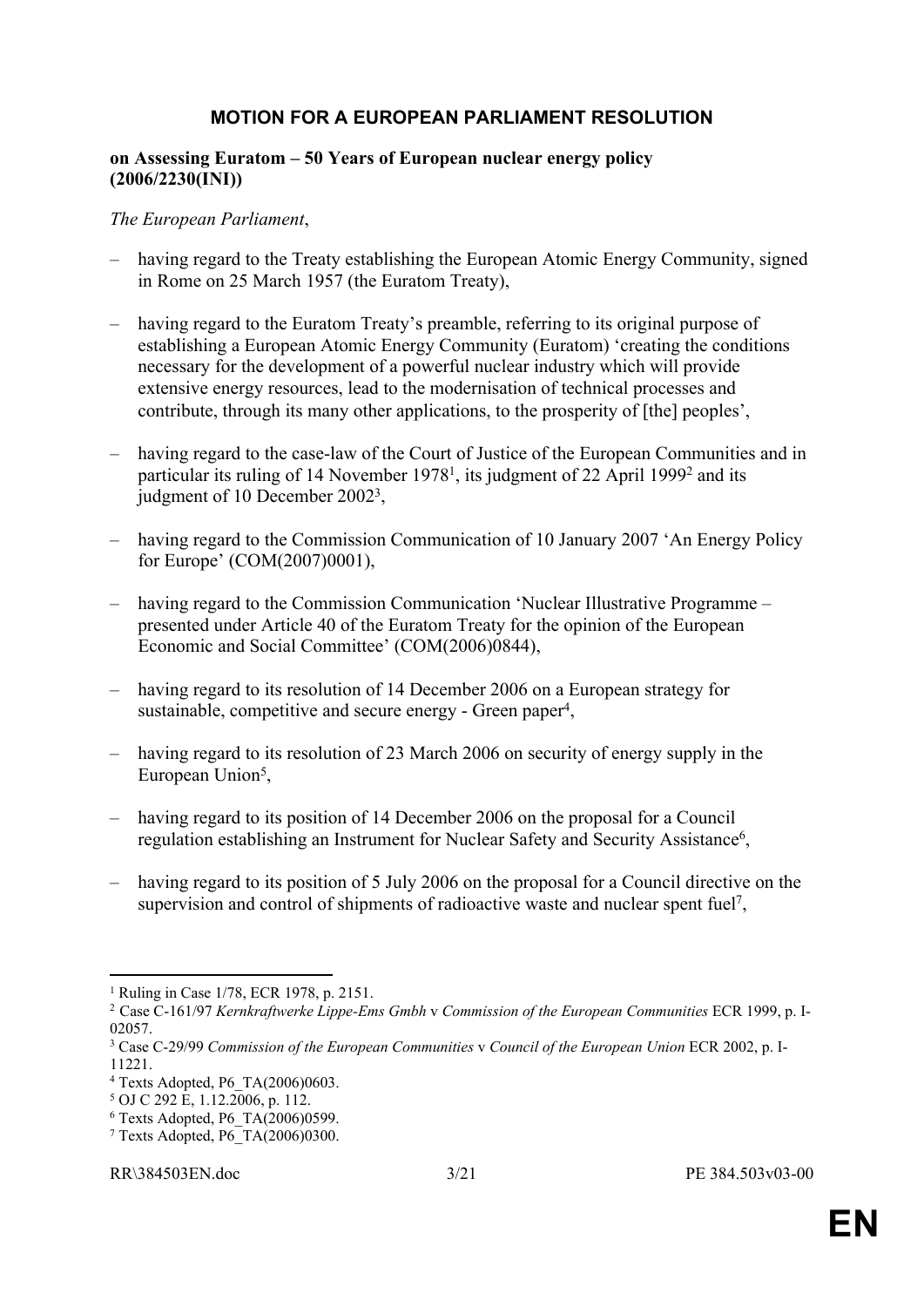- having regard to its position of 15 June 2006 on the proposal for a Council decision concerning the seventh framework programme of the European Atomic Energy Community (Euratom) for nuclear research and training activities  $(2007 \text{ to } 2011)^1$ ,
- having regard to its position of 30 November 2006 on the proposal for a Council regulation (Euratom) laying down the rules for the participation of undertakings, research centres and universities in actions under the Seventh Framework Programme of the European Atomic Energy Community and for the dissemination of research results (2007-  $2011)^2$ ,
- having regard to its position of 30 November 2006 on the proposal for a Council decision concerning the specific Programme implementing the seventh Framework Programme (2007-2011) of the European Atomic Energy Community (Euratom) for nuclear research and training activities<sup>3</sup>,
- having regard to its position of 30 November 2006 on the proposal for a Council decision concerning the Specific Programme to be carried out by means of direct actions by the Joint Research Centre implementing the Seventh Framework Programme (2007-2011) of the European Atomic Energy Community (Euratom) for nuclear research and training activities<sup>4</sup>,
- having regard to its position of 16 November 2005 on the proposal for a Council regulation on the implementation of Protocol No 9 on the Bohunice V1 nuclear power plant in Slovakia, as annexed to the Act concerning the conditions of accession to the European Union of the Czech Republic, Estonia, Cyprus, Latvia, Lithuania, Hungary, Malta, Poland, Slovenia and Slovakia<sup>5</sup>,
- having regard to its resolution of 16 November 2005 on the use of financial resources earmarked for the decommissioning of nuclear power plants<sup>6</sup>,
- having regard to the deliberations of the public hearing on the subject, held by the Committee on Industry, Research and Energy on 1 February 2007,
- having regard to Rule 45 of its Rules of Procedure,
- having regard to the report of the Committee on Industry, Research and Energy and the opinion of the Committee on Constitutional Affairs (A6-0129/2007),
- A. whereas, although the treaties have repeatedly undergone thorough revision in the light of new needs and challenges, the Euratom Treaty has been amended only once in its 50-

<sup>1</sup> Texts Adopted, P6\_TA(2006)0266.

<sup>2</sup> Texts Adopted, P6\_TA(2006)0517.

<sup>3</sup> Texts Adopted, P6\_TA(2006)0524.

<sup>4</sup> Texts Adopted, P6\_TA(2006)0523.

<sup>5</sup> OJ C 280 E, 18.11.2006, p.108.

<sup>6</sup> OJ C 280 E, 18.11.2006, p.117.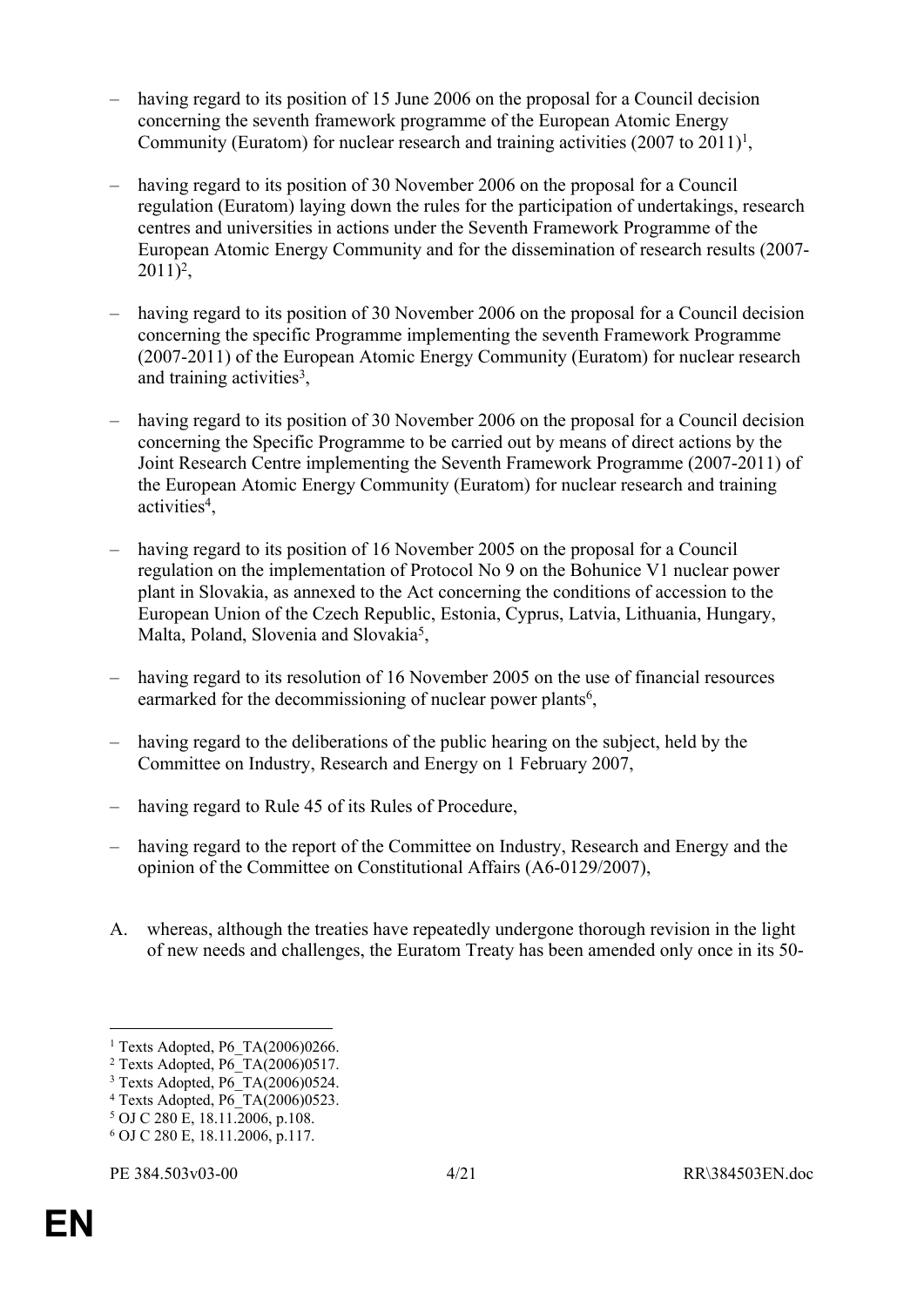year history<sup>1</sup> and, in that time, its core provisions and substance have remained unchanged,

- B. whereas, although the Euratom Treaty has been modified only slightly in the last 50 years, it has given rise to a substantial volume of secondary legislation over the same period and has been the subject of a considerable number of judgments handed down by the Court of Justice of the European Communities which have, for example, substantially broadened the original scope of the Euratom Treaty,
- C. whereas the Euratom Treaty introduced stringent safety standards for the handling of radioactive fuel elements and waste in the European Union, lays down uniform safety standards for protecting the health of workers and of the public as well as procedures for the implementation of those standards, and opposes any proliferation of nuclear material for military purposes,
- D. whereas the Euratom Treaty offers a comprehensive and coherent legal framework for the use of nuclear energy in Europe under safe conditions for the benefit of all the Member States,
- E. whereas several Member States have never developed the nuclear option, others have an active phase-out policy and others continue to support their nuclear sector,
- F. whereas, in its draft Treaty establishing a Constitution for Europe (the Constitutional Treaty), the Convention proposed that the Euratom Treaty should be separated from the legal structure of the future Constitution; whereas the Convention, in its work on the future of the European Union and the signing of the Constitutional Treaty, has maintained the provisions of the Euratom Treaty in their present state in the form of an annexed protocol,
- G. whereas Germany, Ireland, Austria, Hungary and Sweden have annexed to the Constitutional Treaty a declaration noting that the core provisions of the Euratom Treaty need to be brought up to date and calling for a revision conference to be convened 'as soon as possible',
- H. whereas the recent round of enlargement has increased the diversity of the European Union's landscape in the area of nuclear energy and the need for Community action in the nuclear domain,
- I. whereas the 50th anniversary of the Euratom Treaty provides Parliament with the opportunity of considering its content and relevance and expressing its concern that the main provisions of the Euratom Treaty have not been amended since it entered into force 50 years ago,
- J. whereas these reflections on the permanence of the Euratom Treaty are indissociable from the aims that the Commission is pursuing in favour of a European policy for a safer, more sustainable and more competitive form of energy, contributing to the fight against

<sup>&</sup>lt;sup>1</sup> By means of the Treaty on European Union signed in Maastricht on 7 February 1992.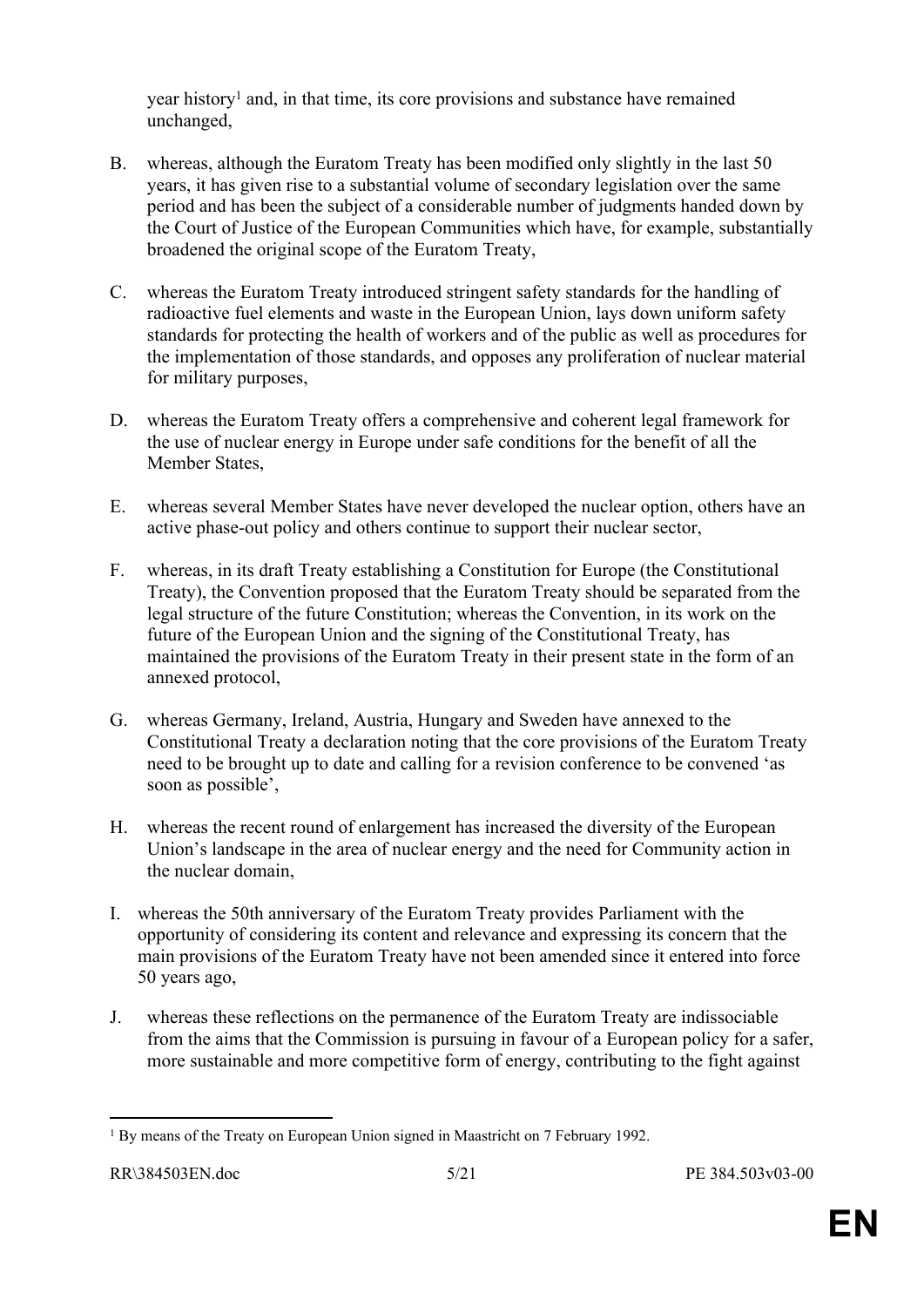climate change, as set out recently in the above Commission Communication of 10 January 2007,

#### *50 years with the Euratom Treaty*

- 1. Points out that, since 1957 and the signing of the Euratom Treaty, the European Union has become the world leader in the nuclear industry and one of the main actors in nuclear research in the fields of controlled thermonuclear fission and fusion; notes that the European industry is present throughout the nuclear fuel cycle and has developed local technologies, some of which, such as enrichment through ultracentrifugation, are the fruit of partnerships at European level;
- 2. Notes that the European Union's nuclear industry's almost total command of the fuel cycle offers the Union, at this time of debate on energy dependence, guarantees of industrial and technological independence, particularly as regards fuel enrichment;
- 3. Points out that, thanks in particular to the Euratom Treaty, nuclear energy was in late 2006 producing, from 152 reactors spread across 15 Member States, 32 % of Europe's electricity, that is, the largest share of non-carbon electricity in the European Union and one of its most competitive sources, such as to contribute to the aims of an energy policy for Europe, as set out in the above Commission Communication of 10 January 2007;
- 4. Points out, as regards combating climate change, that the Commission, in its Green Paper 'Towards a European strategy for the security of energy supply' (COM(2000)769) estimated that nuclear energy would save more than 300 million tonnes of  $CO<sub>2</sub>$  emissions in 2010, 'the equivalent of the  $CO<sub>2</sub>$  emissions produced by some 100 million cars'; recalls that, in Annex I of its Communication of 10 January 2007, the Commission considered nuclear to be the least carbon-producing source of energy after offshore wind and small-scale hydropower;
- 5. Notes that the founder countries of Euratom laid down a series of provisions in ten chapters with the aim of strictly containing the development of nuclear energy within the Union, and that those provisions are still applicable and are continually enriched as legislation is adopted on the basis of the Euratom Treaty and make an important contribution to the safe operation of nuclear facilities in Europe;
- 6. Notes that the 1957 consensus on nuclear energy no longer exists among the Member States:
- 7. Notes that expectations with regard to nuclear energy, to which the Euratom Treaty gave expression five decades ago, have changed; notes that those expectations now relate more to the need to have, in the form of the Euratom Treaty, a sound legal framework to govern the supervision of the use of nuclear energy in the European Union and to provide a framework for the integration into the European Union of countries which use nuclear power, through the transposition of the Euratom acquis communautaire; acknowledges that significant chapters in Title II of the Euratom Treaty have made it possible to protect the public, workers and the environment against ionising radiation (Chapter 3), to develop research in the areas of waste management and plant safety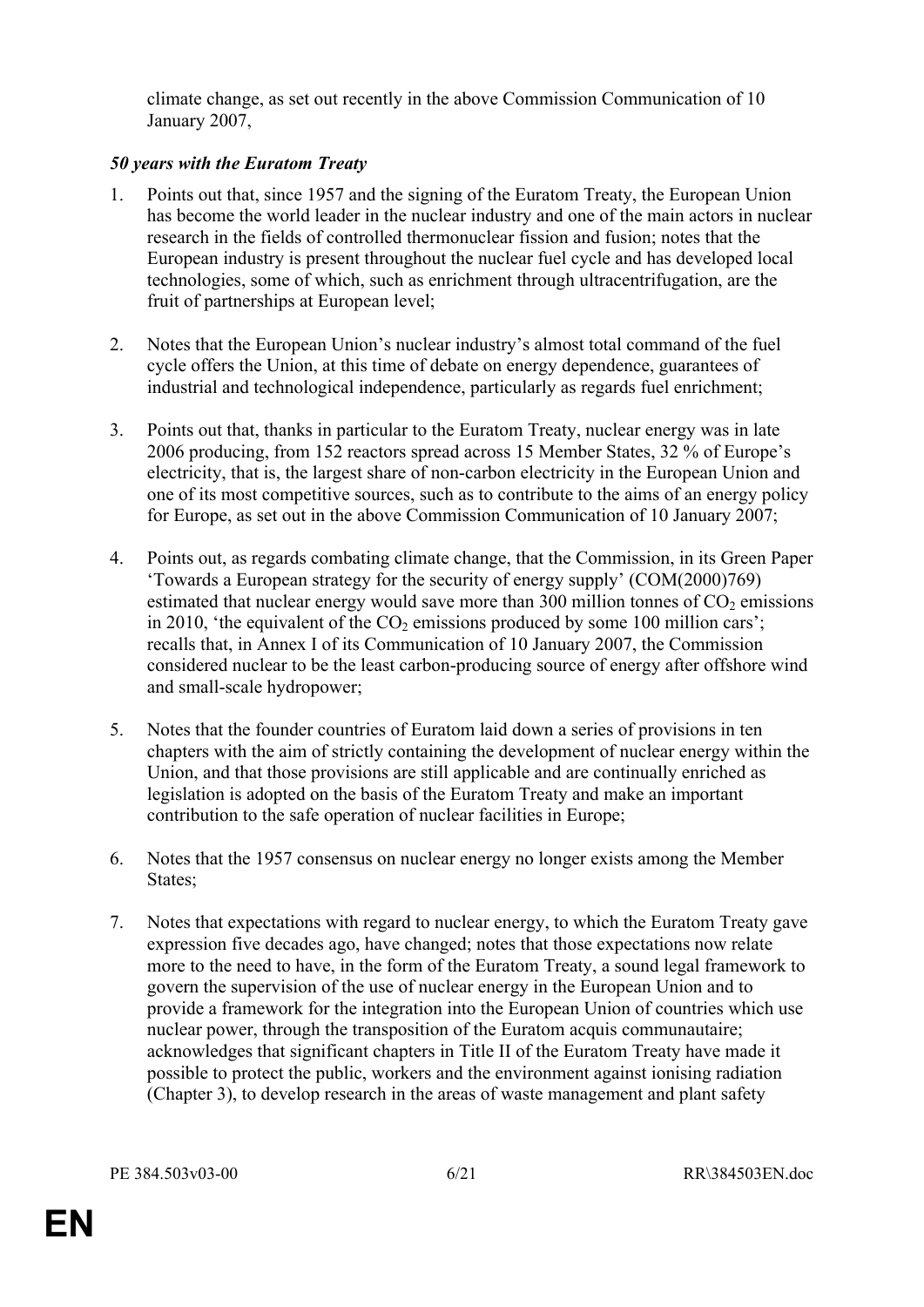(Chapter 1) and to implement safeguards in respect of fissile materials in Europe (Chapter 7);

- 8. Points out that initial research activities were first developed under the Euratom Treaty's framework (Chapter I), and that this also led to the creation of the Joint Research Centre, the first EU research establishment; urges the inclusion of a nuclear research and development programme in the general research framework programme budget, subject to the same scrutiny and duty of public accountability as all other research programmes;
- 9. Considers that the legislation developed under Chapter III of the Euratom Treaty (on health protection) must remain under the responsibility of the European Union in order to ensure that basic standards for the protection of workers and the general public are applied and expanded to include the environment, and that it takes account in an evolutionary way of the results of international scientific studies;
- 10. Points out that the scope of such legislation is not confined to the regions where nuclear plants operate but now also includes the protection of neighbouring Member States and countries outside the European Union, as a result of the constant checks on discharges of radioactive waste and the adoption of rules on the transfer of spent fuels and radioactive waste, on protection of the food chain, and on radiological emergencies;
- 11. Notes that Chapter IV of the Euratom Treaty (on investment) was designed to obtain detailed information, at Community level, on the Member States' investment plans;
- 12. Notes, however, that when publishing its Illustrative Nuclear Programmes (PINCs) the Commission did not really assess nuclear investment needs with particular regard to the problems of security of energy supply, the fight against climate change and the European Union's competitiveness in the light of the worldwide revival of the nuclear industry;
- 13. Welcomes, however, the existence in the Euratom Treaty of the requirement to provide details of any new investment in Europe in the nuclear domain, thus making it possible to have a complete cartography of the European Union's nuclear activities – a requirement specific to the European nuclear industry;
- 14. Considers that joint undertakings (Chapter V of the Euratom Treaty) will have been valuable instruments for implementing public policies, particularly in the research field, where this legal instrument has been used on a number of occasions, particularly with the establishment of the Joint European Torus at Culham in 1978 and, more recently, the introduction of the European Legal Entity to implement the International Thermonuclear Experimental Reactor (ITER);
- 15. Considers that the Euratom Treaty has at its disposal, with the creation of an Agency (Chapter VI) responsible for supplying users within the Union in accordance with the principle of equal access to materials, an instrument that is essential in these times of preoccupation with security of the energy supply;
- 16. Considers that safeguards (Chapter VII) are one of the major successes of the Euratom Treaty's application and provide the Commission with the means of ascertaining the stocks and movements of nuclear materials in the European Union;

RR\384503EN.doc 7/21 PE 384.503v03-00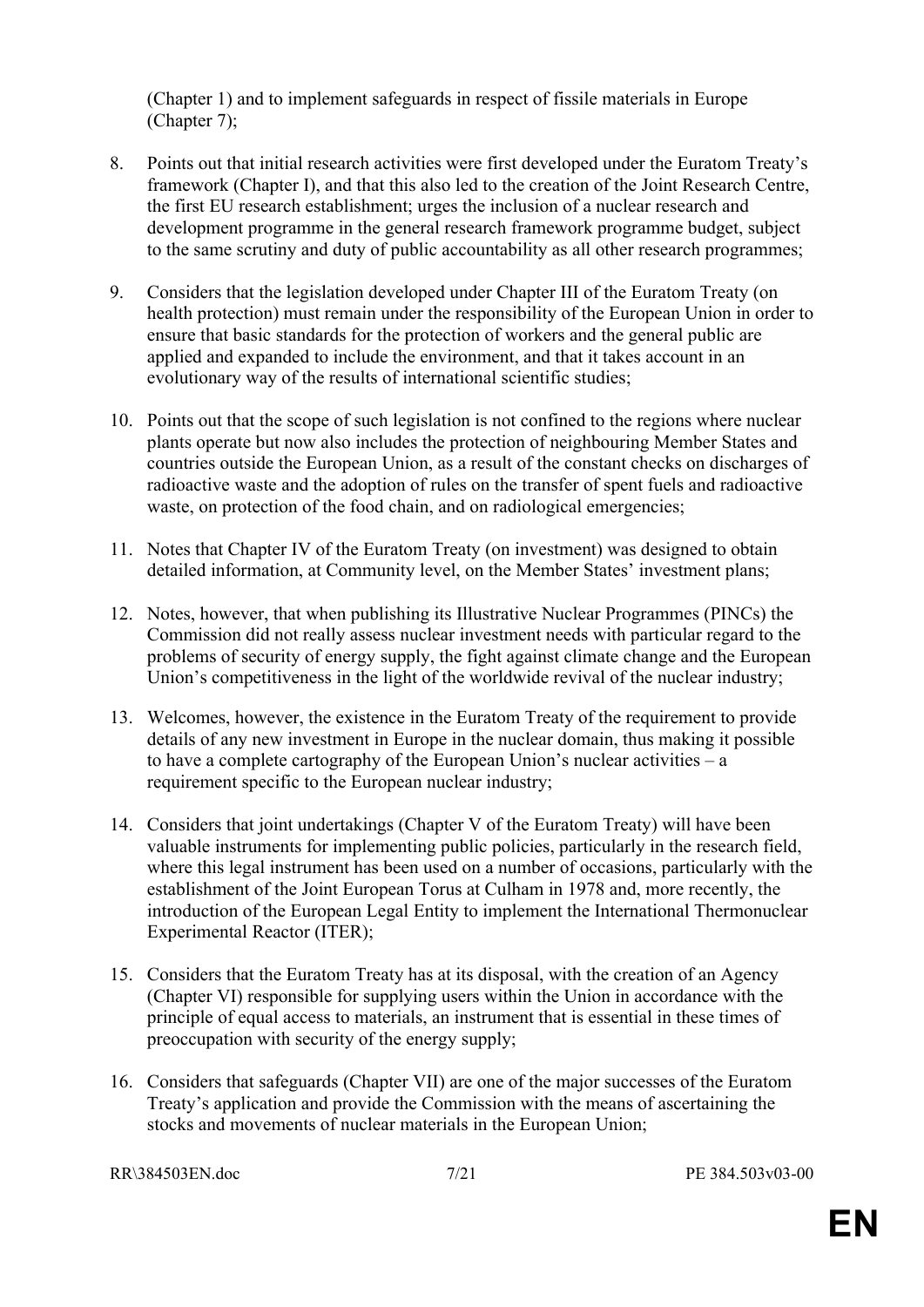- 17. Notes that these safeguards also provide a real guarantee for countries that supply nuclear materials as to the use of those materials, complementing the non-proliferation controls of the International Atomic Energy Agency (IAEA);
- 18. Notes that, on the basis of Chapter X of the Euratom Treaty (on external relations), the Euratom's accession to a number of international conventions, in particular the Convention on Nuclear Safety and the Joint Convention on the Safety of Spent Fuel Management and on the Safety of Radioactive Waste Management, has enabled the Community to participate in the international effort on these issues and to promote the important advances achieved in the European Union;
- 19. Notes also that it is on the basis of Chapter X of the Euratom Treaty that the Euratom has concluded a number of cooperation agreements in the field of research, participated in international projects such as the Generation IV International Forum on future nuclear reactors, and conducted the international negotiations on the ITER Project;

#### *Institutional debate*

- 20. Notes that the main provisions of the Euratom Treaty have not been amended since it entered into force on 1 January 1958;
- 21. Confirms that according to the subsidiarity principle it is for each and every Member State to decide whether or not to rely on nuclear energy;
- 22. Notes, furthermore, that some Member States which are openly opposed to nuclear energy and have joined the Communities (the European Community and Euratom) have never in any way been required to develop nuclear energy on their territory; notes, accordingly, that it has been accepted for many years that the Euratom Treaty, in promoting nuclear energy, imposes no obligation, but establishes a legal framework for all to use:
- 23. Emphasises that the Euratom Treaty does not hinder the development of an internal electricity market and is even less of an obstacle to the free movement of goods, persons and capital; points out, in that connection, that the ordinary law laid down by the Treaty establishing the European Community (EC Treaty) applies to nuclear activities and notes, by way of example, that the movement of nuclear materials, equipment and technologies within and outside the European Union is covered by rules on the supervision of dual-use goods, adopted on the basis of the commercial policy laid down in the EC Treaty; adds that Euratom legislation is subject to competition law and regulations on State aid, as specified in Title VI of the EC Treaty; concludes, therefore, that the Euratom Treaty in no way represents a protectionist framework for nuclear energy;
- 24. Notes that the Euratom Treaty offers countries that have chosen the nuclear option the instruments for its development (joint undertakings, support for research and development, and Euratom loans) but accompanies the provision of these instruments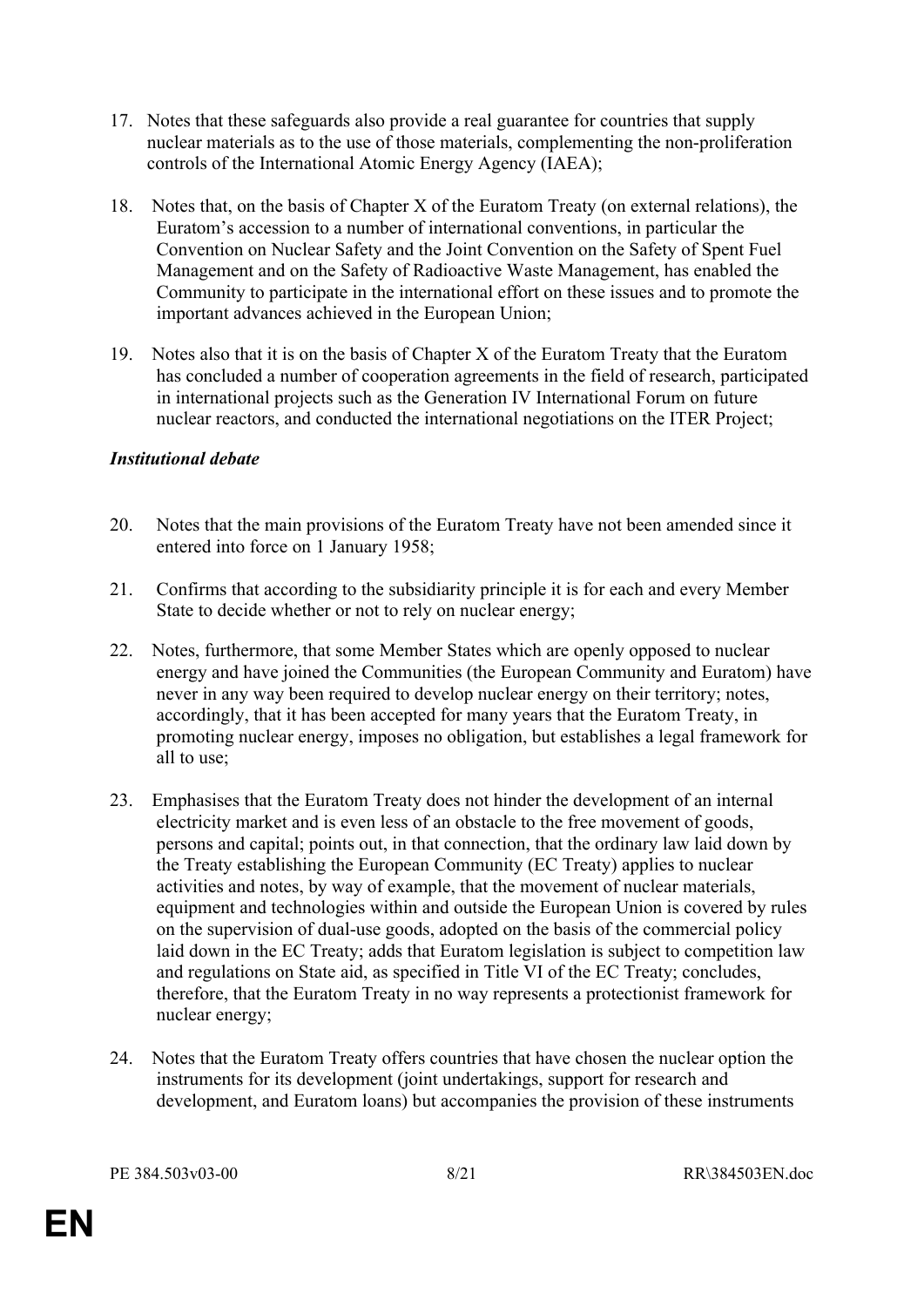with a dense legal framework (on health protection, nuclear safeguards and supply), so as to reassure Member States that have not chosen that option;

- 25. Notes that the Euratom legal framework also applies, for the good of the Community, to Member States that generate no nuclear power but have nuclear research reactors on their territory, and offers such Member States instruments (such as the Euratom research and development framework programmes) enabling them to receive funding, for instance in the field of medical research;
- 26. Considers that, irrespective of the diversity of views on nuclear energy, the provisions of the Euratom Treaty that have helped prevent the proliferation of nuclear materials, and those which address health, safety and the prevention of radiological contamination, have been highly beneficial and should be carefully co-ordinated with the health and safety provisions of the EC Treaty;

#### *Lacunae*

- 27. Regrets that the growth in Parliament's powers, and particularly their extension to include codecision procedure on the majority of European legislation, has not been taken into account in the Euratom Treaty; considers that, despite the Euratom Treaty's technical nature, Parliament is entitled to be formally involved in texts whose legal basis is the Euratom Treaty;
- 28. Sees as evidence of an unacceptable democratic deficit the fact that Parliament is almost completely excluded from the Euratom legislative process and that it is consulted, and no more, on only one of the ten chapters of the Euratom Treaty;
- 29. Notes, however, that the Parliament is associated, by means of an Interinstitutional Agreement, with the negotiations on the framework programme of the Euratom for nuclear research and training activities (2007 to 2011) (Euratom FP); also notes, in the light of the documents most recently considered in the European Parliament's Committee on Industry, Research and Energy (Euratom FP, the directive on monitoring crossborder shipments of radioactive waste and spent fuel<sup>1</sup>, the Instrument for Nuclear Assistance, etc.) that, although the procedure provides for Parliament only to be consulted, the amendments proposed by the Parliament to Euratom texts are regularly taken into account, in whole or in part, by the Council; does not consider, however, that this can be regarded as sufficient;
- 30. Highlights the significance of Article 203 of the Euratom Treaty, in that it offers flexibility – as with the creation of the Instrument for Nuclear Cooperation – to undertake legislative initiatives not initially provided for in the Euratom Treaty; considers that there is a need to examine how Article 203 could be used to develop new initiatives and, possibly, to make adjustments to the Euratom Treaty;
- 31. Regrets the absence of a legislative corpus on harmonised standards with real added value, particularly in comparison with the existing international framework, for

<sup>1</sup> Council Directive 2006/0117/Euratom of 20 November 2006 on the supervision and control of shipments of radioactive waste and spent fuel (OJ L 337, 5.12.2006, p. 21).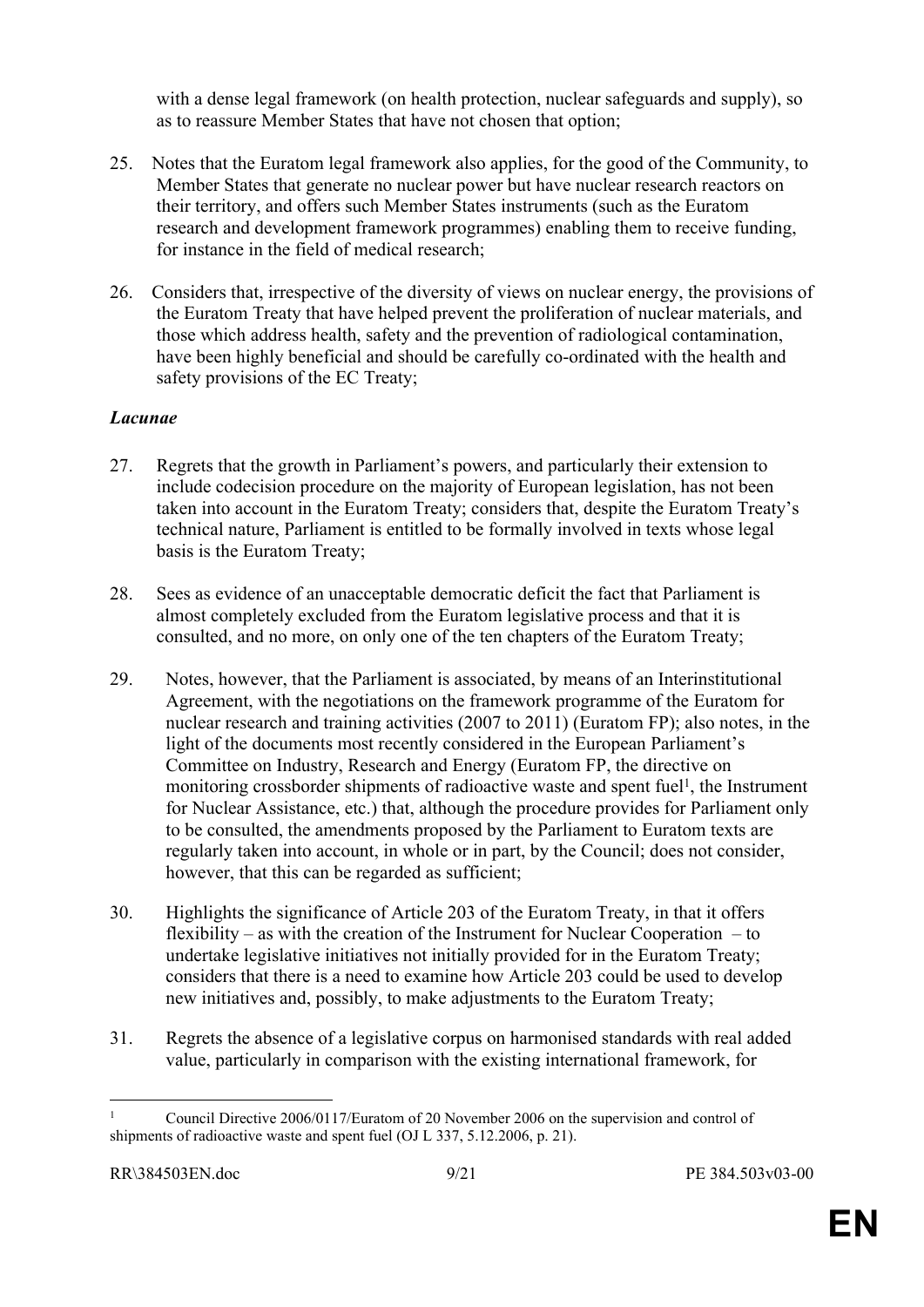nuclear safety, the management of radioactive waste and the decommissioning of nuclear plants;

- 32. Calls on the Commission to draw on the experience gained from implementing the conventions governed by the IAEA (Convention on Nuclear Safety and the Joint Convention on the Safety of Spent Fuel Management and on the Safety of Radioactive Waste Management) and to take account of the assessments, conducted by the OECD's Nuclear Energy Agency (NEA), of the most advanced national practices in the field of radioactive waste management; notes that concerted initiatives, such as those carried out by the Western Europe Nuclear Regulators Association (WENRA), to develop a joint approach to nuclear safety, are likely to help with drawing up a basis for legislation;
- 33. Notes that, as confirmed by the abovementioned judgment of the Court of Justice in Case C-29/99 *Commission* v *Council*, the Commission has powers in the field of nuclear safety under the Euratom Treaty and that it is authorised to put forward proposals in this area;

#### *Guidelines for the future*

- 34. Considers that, despite its imperfections, the Euratom Treaty remains for the moment an indispensable legal framework, not only for Member States who wish to develop their nuclear industry but also for Member States who merely wish to benefit from a protective legal arsenal for themselves, their populations and their environment;
- 35. Points out that the provisions of the Euratom Treaty are at the heart of the debate on industrial issues, in connection with the Lisbon Strategy, and energy issues (particularly from the supply angle), at a time when the European Union is seeking to define a European energy mix that is low-carbon, competitive and as far as possible 'home-grown';
- 36. Reiterates, in this connection, that nuclear energy currently provides the European Union with 32% of its electricity, and that the Commission considered it in its communication of 10 January 2007 to be one of the main  $CO<sub>2</sub>$ -free sources of energy in Europe, and the third-cheapest in Europe, without internalisation of  $CO<sub>2</sub>$  costs; considers, therefore, that the European Union, in line with the Euratom Treaty, should defend its industrial and technical leadership in the light of the vigorous revival by other actors of their nuclear activities (Russia, USA) and the emergence of new world actors on the nuclear stage (China and India) which will be the European Union's competitors in the medium term;
- 37. Considers that the absence of the legal framework provided by the Euratom Treaty would lead to the renationalisation of nuclear policy in Europe, which would be a setback for the acquis communautaire, and would give rise to a risk of legal uncertainty for all the 27 Member States;
- 38. Calls for the principles of fair competition and a level playing field for different energy sources to be respected;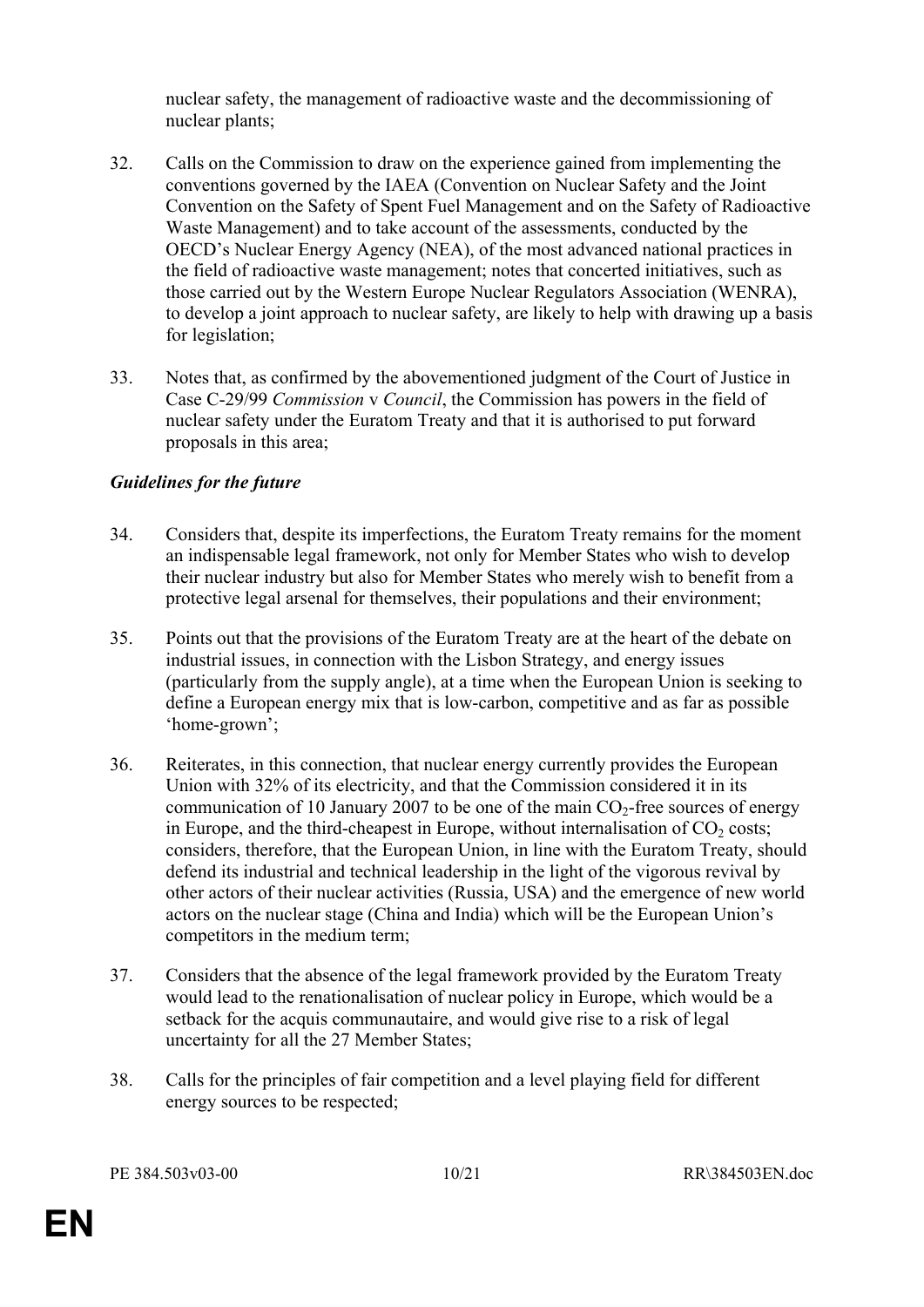- 39. Considers also that deleting one or more chapters from the Euratom Treaty or merging certain provisions into the EC Treaty would unbalance the Euratom Treaty as a whole by weakening supervision of nuclear energy use in Europe; adds that the absence of a coherent legal framework would make it far more complicated for future Member States to take on the Euratom acquis;
- 40. Considers that supervision of nuclear energy use in Europe, in view of the very specific characteristics of this energy source, requires the maintenance of a dedicated legal framework such as the Euratom Treaty, which for 50 years has demonstrated the usefulness of all its provisions; adds that its partial incorporation into a hypothetical chapter on 'Energy' in the EC Treaty would weaken the overall legal supervision of nuclear energy in Europe and remove the specific nuclear control procedures contained today in the Euratom Treaty;
- 41. Considers, nevertheless, that the Euratom Treaty needs to be somewhat reformed;
- 42. Considers that, irrespective of the possibility of making short-term adjustments, a comprehensive revision of the Euratom Treaty is necessary in order to make good the democratic deficit and to put common safety and security issues at the centre of the nuclear activities of the Union and its Member States;
- 43. Calls for rejuvenation of the decision-making procedures in the Euratom Treaty, which would enable Parliament to be closely involved in legislative procedures in the nuclear field and would allow it to achieve greater transparency and to fully involve Union citizens; therefore asks the Council and the Commission to address the democratic deficit inherent in the Euratom Treaty and extend the co-decision procedure to legislation adopted under it;
- 44. Considers that these changes could be made by means of Article 203 of the Euratom Treaty, without necessarily disrupting the Treaty's general structure and content; calls on the Council to consider this opportunity;
- 45. Points out that, in the context of a need to adapt European energy policy and extend the working lives of power stations, there is an urgent need to draw up robust legislation and adopt concrete measures at Community level in the fields of nuclear safety, the management of radioactive waste and the decommissioning of nuclear plants and to take steps to ensure that research and development promoting the safe use of nuclear energy receives as much attention and support as possible; invites the Commission to review the relevant drafts of its legislative proposal and submit new proposals for directives on the safety of nuclear facilities, on waste management, and on closure and decommissioning of nuclear facilities taking into account the 'polluterpays' principle;
- 46. Urges the Commission and Council to look into this question with all due speed and to work on it in close consultation with Parliament;
- 47. Calls for the development of teaching and training programmes at European level in the nuclear field and for measures to secure the funding of ambitious research programmes, so as to respond to the challenges in the areas of fission (safety, waste management, future reactors) and radiological protection and provide the necessary

RR\384503EN.doc 11/21 PE 384.503v03-00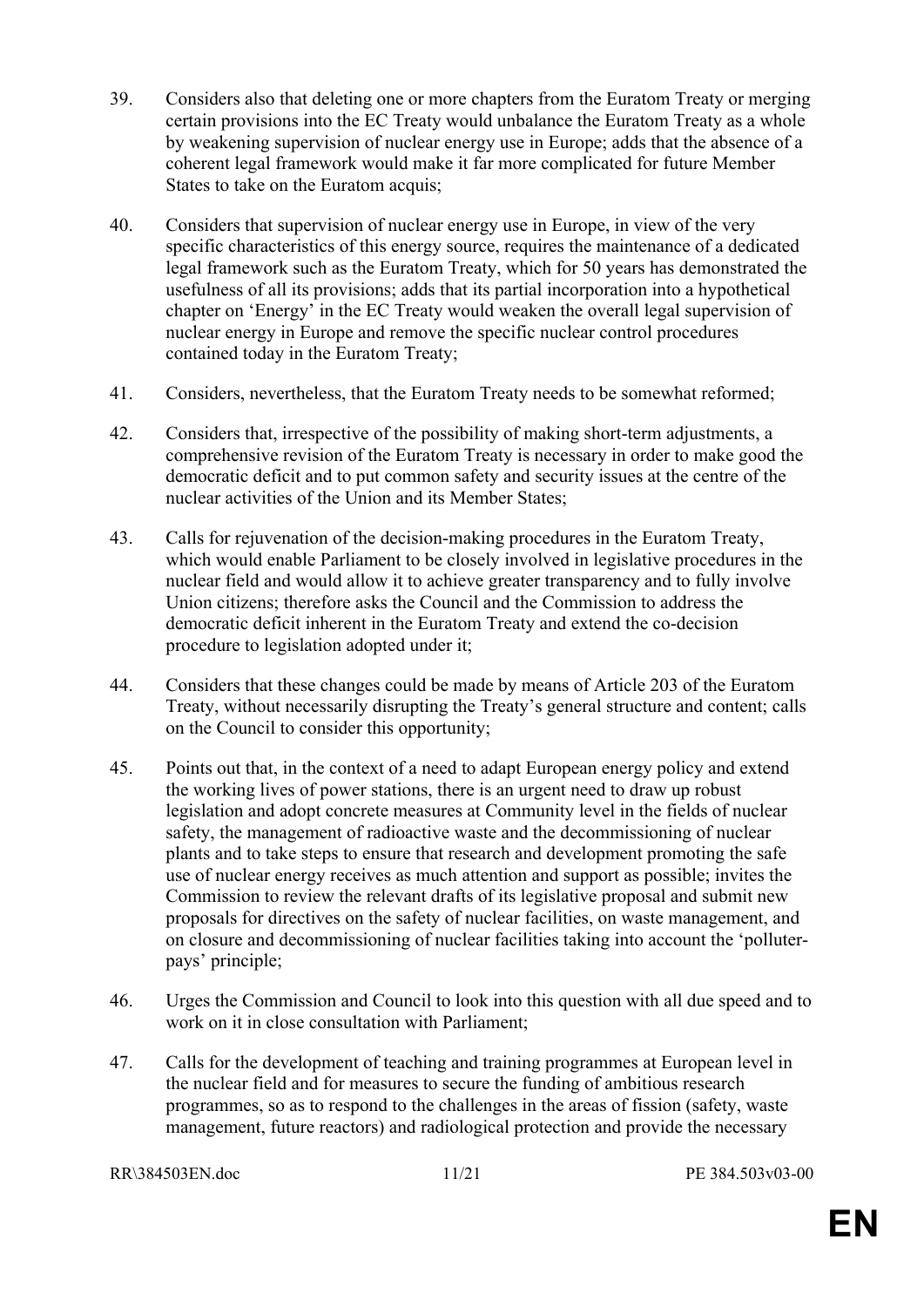maintenance of the appropriate powers and human resources in order to keep the nuclear option open on the basis of a sustainable and competitive European industry;

- 48. Calls for a European coordination mechanism of best national practices to protect workers and the public from radiation so as to complement the harmonisation already achieved in this sector by the Euratom Treaty;
- 49. Strongly encourages the Commission to draw up at regular intervals, as the Euratom Treaty provides, really forward-looking PINCs for nuclear production and investment targets, in the global context of increasing competition in this sector, which would also take into consideration the aims of reducing greenhouse gas emissions; notes in this connection that the use of all other energy sources is also a matter for national competence but that targets (sometimes even binding targets) are nevertheless set at Community level, as is the case with renewables;
- 50. Invites the Council, bearing in mind the objective of security of supply and targets to reduce CO<sub>2</sub> emissions, to define a coordinated policy that would encourage investment, in full compliance with safety requirements, aimed at extending the life of and improving the performance of existing reactors, as well as investment in new capacities;
- 51. Notes the Council initiative to envisage the setting up a High-Level European Group for nuclear safety*,* security and waste management;
- 52. Welcomes the initiative to set up a European Nuclear Forum to facilitate a high-level debate involving politicians, industry and civil society;
- 53. Calls for the role of the Euratom Supply Agency to be revived and for the powers conferred upon it by the Euratom Treaty to be used in full; considers that that role should be regarded less from the point of view of a uranium shortage but rather from the point of view of competitiveness and security of supplies, including the supply of fabricated nuclear fuel; considers that the provisions of the Euratom Treaty give it the means of becoming a proper energy observatory in the nuclear field, and to that end encourages the current thinking on improving the status of the Euratom Supply Agency;
- 54. Calls for the continuance of intense international cooperation, for which the Euratom Treaty has prepared the ground, and calls for continued strengthening of cooperation with the IAEA, to avoid any redundancy in the respective actions of that agency and of the Euratom, and to secure the highest possible level of protection in the fields of radiological protection, nuclear safety and nuclear non-proliferation;
- 55. Calls for international collaboration on research and development, such as on the ITER project or in the Generation IV International Forum, to be continued at a high level;
- 56. Instructs its President to forward this resolution to the Council and Commission.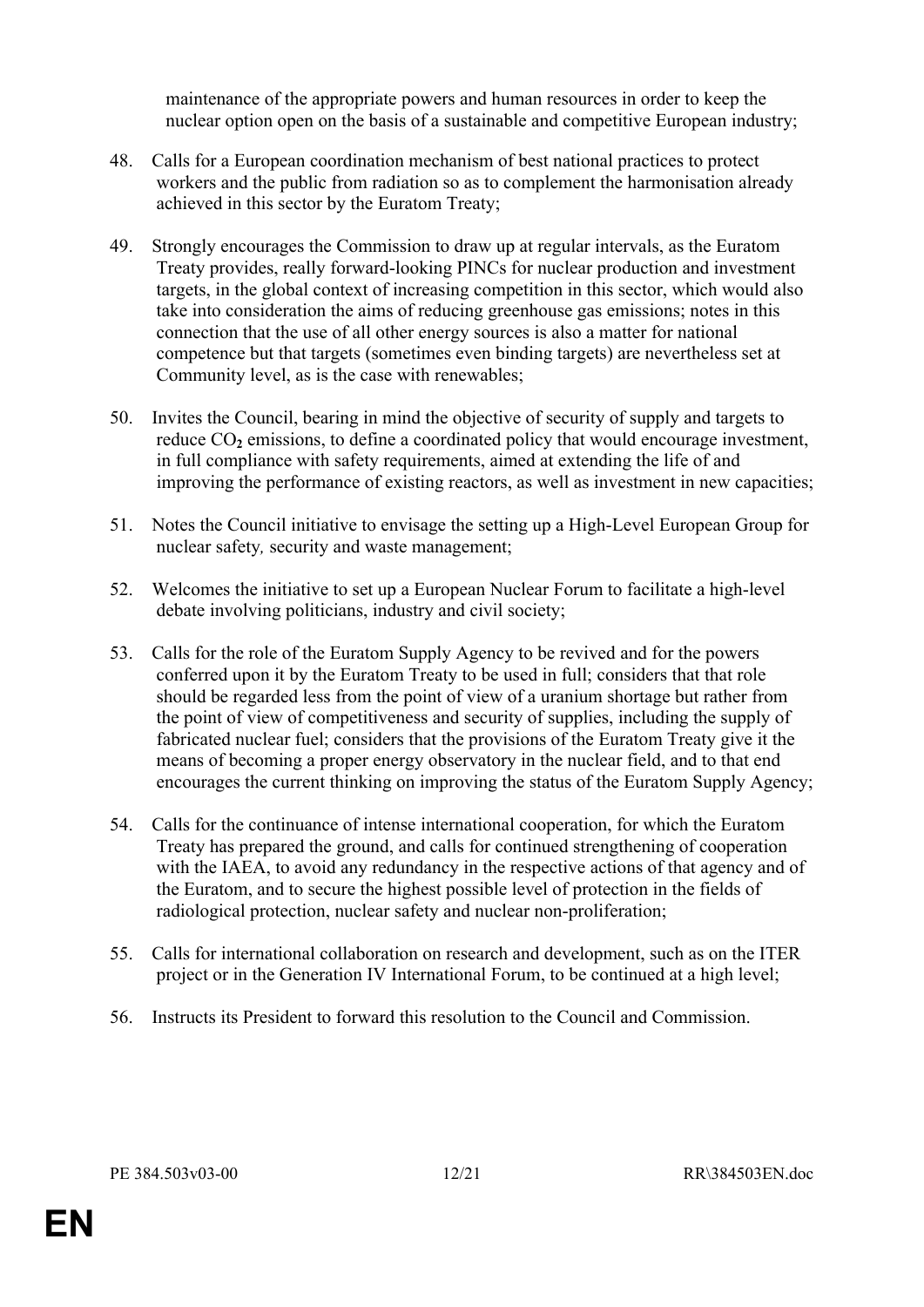#### **EXPLANATORY STATEMENT**

After 50 years of application of the Treaty establishing the European Atomic Energy Community ('the Treaty'), and now that reflection is under way on defining a European energy policy, the rapporteur is called upon to consider whether the Treaty is today suited to the present situation of nuclear energy in the European Union and whether it provides the tools needed to meet the energy challenges of the future.

At first sight the Euratom framework would seem to be outmoded in form, as its institutional organisation has not kept up with the evolving European Union. Designed originally as an instrument for 'operational integration', it may to some extent seem equally outmoded in content, as some of its provisions have fallen into disuse or have not been applied in accordance with the Treaty's original intentions.

But the rapporteur believes that the Treaty's limitations should not hide the fact that some of its provisions are more relevant than ever, and have led to the adoption of an abundant body of derived regulation. Far from being a 'promotional' treaty, it is a set of rules that constrains the operation of the nuclear industry. So this report will examine how far the Treaty remains a suitable legal framework for tightening up the rules in areas that are still neglected – such as the adoption of common standards for safety and radioactive waste management – and whether it can contribute to Europe's economic competitiveness, its energy independence and its security of supply.

#### *I – The Treaty is a proven and balanced framework for developing a competitive nuclear industry.*

 *50 years of initiatives and ambitious achievements prove the Treaty's balance and effectiveness.*

– The Treaty has enabled nuclear energy to become a major component in Europe's energy mix, and is also recognised today as a way of avoiding some 312 million tonnes of  $CO<sub>2</sub>$  per year (7 % of the EU's total greenhouse gas emissions).

With energy production of nuclear origin of more than 920 TWh in 2005, the EU represents a third of the world's electronuclear capacity, estimated at 2470 TWh. The Community average amounts to 32 % of electricity of nuclear origin and covers a wide variety of situations: 15 Member States have nuclear power stations, which for some of them are their main source of electricity. The European industry covers all of the fuel cycle, with the development of local technologies (for fuel enrichment, reactor design, and the recycling and processing of spent fuel). In the rapporteur's view this is a conspicuous aspect of the European nuclear landscape, particularly in the context of the current international debate on the cycle's 'multilateral approaches'.

– In the area of research, the incentive effect of the six Euratom JPRD has maintained European research as a world leader, particularly in the field of controlled fusion.

*Many of the Treaty's provisions are proof of its vitality and adaptability.* 

#### – **A health protection concern that has become a priority**

RR\384503EN.doc 13/21 PE 384.503v03-00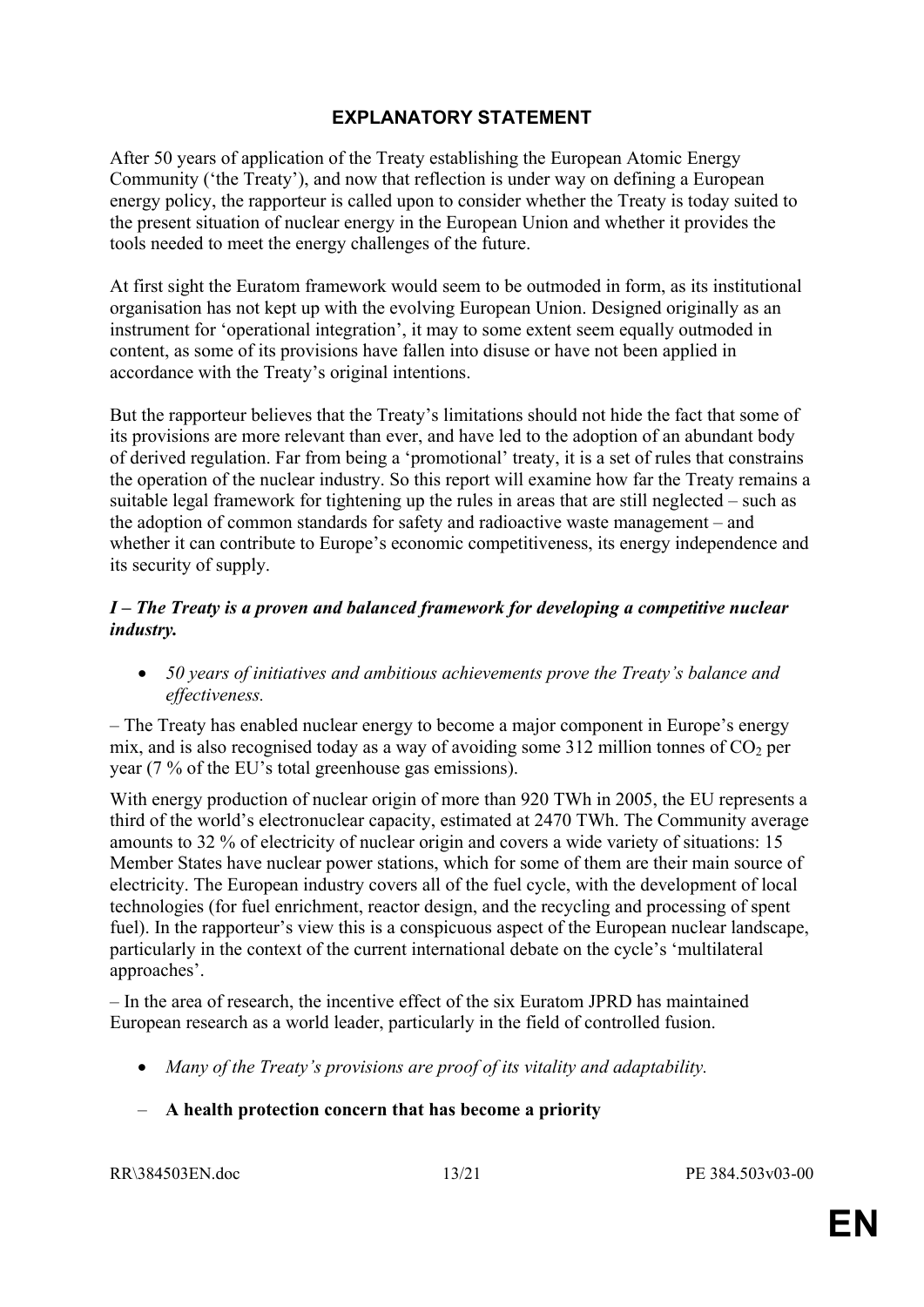The Treaty states that the EAEC should '*establish uniform safety standards to protect the health of workers and of the general public and ensure that they are applied*'. This chapter has given rise to an abundant body of derived legislation forming the framework for the Member States' national rules on radiological protection: the adoption of common 'basic standards', fixing maximum permissible levels of radioactive contamination for foodstuffs, arrangements for exchanging information and radiological emergency situations, monitoring radioactivity in the environment and the disposal of radioactive waste from nuclear plants, and the protection of aircrews in civil aviation.

#### – **Monitoring the safety of nuclear materials to complement action by the International Atomic Energy Agency (IAEA)**

Chapter VII sets up a comprehensive system of controls to ensure that ores and special fissile materials are not diverted from their intended uses as declared by the users.

This security control, which is based on a system for declaring the accounts for materials held by the operators, is run in conjunction with the *Safeguards* scheme applied by the IAEA under tripartite agreements concluded with the Member States and the Euratom Community. As part of the tightening-up of the non-proliferation scheme with the conclusion in 1998 of Additional Protocols to these safeguard agreements, Euratom regularly sends the IAEA accounting records for nuclear materials held by the Member States. The rapporteur considers that these two systems have proved their complementary nature, and that if improvements need to be sought they should be sought in a practical way in the sharing of methods for investigation and the conduct of inspections, to avoid any duplication of effort.

#### – **An intense external policy that has in a pragmatic way compensated for the Treaty's shortcomings**

Euratom has, within the framework of its powers, developed a substantial network of international agreements:

– with international organisations: Euratom has acceded to most of the conventions adopted under the aegis of the IAEA. This complementary approach is due to the fact the recommendations, treaties and agreements that the IAEA draws up concur with the corresponding policies of Euratom, whose observer status with the IAEA has resulted in establishing relations informed by an active partnership.

– on a bilateral basis: historically, Euratom's relations have concentrated on agreements with its three main suppliers of nuclear materials and technologies: Canada, Australia and the United States, and these agreements have subsequently been extended to include the fields of safety and nuclear research. They are today more properly reciprocal cooperation agreements (with Japan, Argentina, Kazakhstan and Ukraine) in the fields of safety, control of nuclear materials, combating their trafficking, and research into controlled nuclear fusion (under the ITER legal framework). It is also as a result of the chapter on external relations that Euratom has played a very active role in the successive stages of enlargement (in the PHARE Programme).

The rapporteur considers that this is one of the major aspects of the Euratom system and by its very vitality is proof that the Treaty is still up to date.

#### *II – But inadequate legal adaptation and some shortcomings are behind Euratom's evident*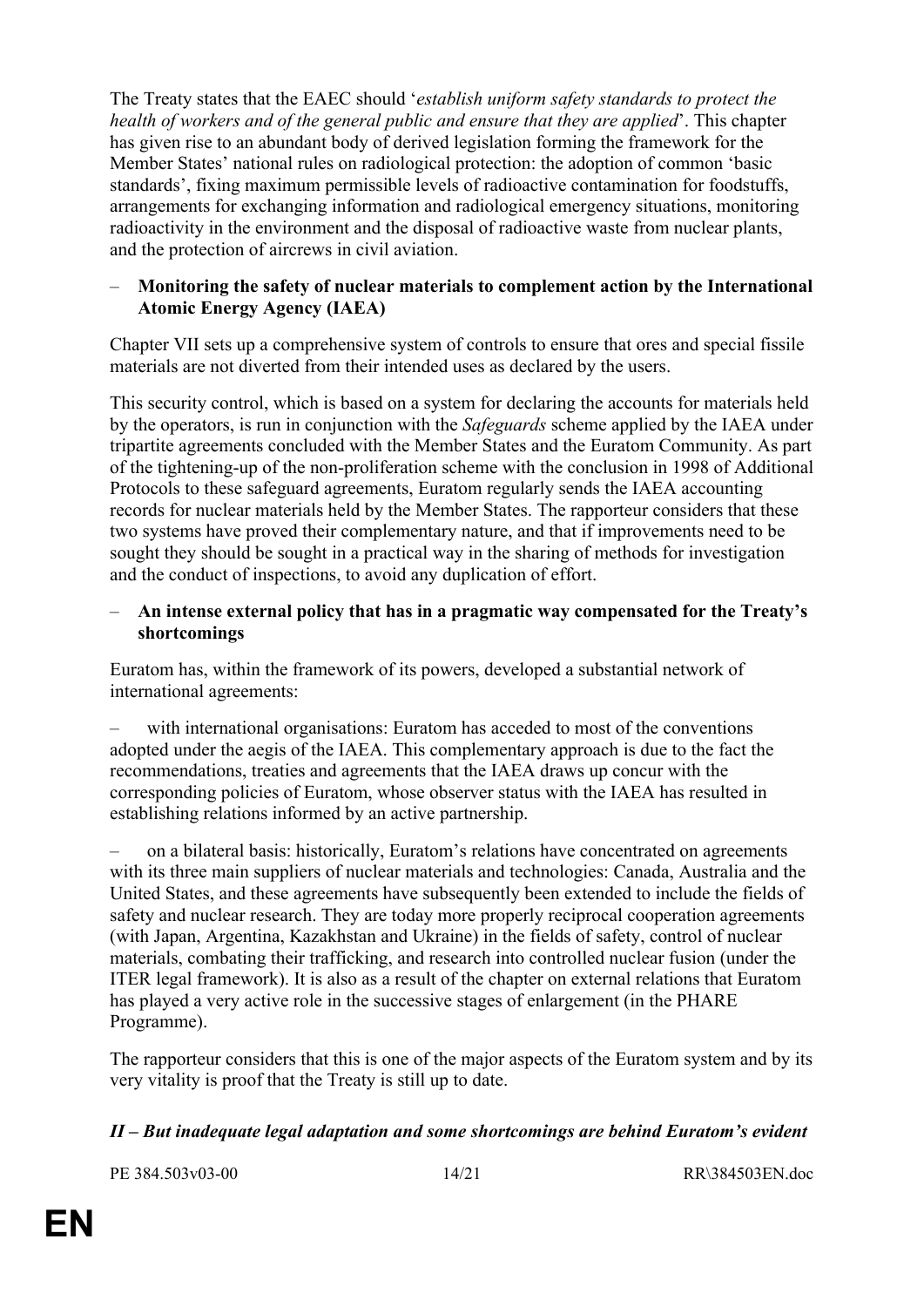#### *weaknesses.*

#### – **The democratic deficit**

The institutional imbalance must be restored in favour of Parliament, which should be accorded a codecision power on matters under the Treaty. The rapporteur underlines the by no means negligible importance of Parliament's contribution. Even if it is only consulted, its intervention in the debates has proved to be decisive on repeated occasions, whether dealing with stalemates such as over the adoption of the Seventh Euratom R&D Framework Programme, or in the negotiations on the Transfers Directive or through its amendments to the Nuclear Cooperation Instrument.

#### – **Adoption of common safety standards throughout the EU, management of radioactive waste and securing the funding of long-term costs**

In 2003 a regulation was proposed to define the organisational principles for proper safety management and mobilise sufficient financial resources for the operation and decommissioning of plants. In the absence of a consensus, in 2004 the Council adopted a convergence process for an Action Plan up to 2006, based on an ad hoc formation, the Working Party on Nuclear Safety (WPNS).

The rapporteur notes that the Working Party's recommendations endorse those of the PINC Project announced on 10 January 2007 and considers that, at the very least, the idea of setting up a High-Level Group on Nuclear Safety should be supported. To legislate in these areas does not require an in-depth revision of the Treaty, as Article 203 provides a sufficient legal basis for adopting new measures.

#### *III – The Treaty must enable us to meet the energy challenges of the future*

If the tools intended to safeguard the development of nuclear energy have not worked as the Treaty's founders expected, the rapporteur considers that the Treaty's future is not in doubt and the need is now to give full effect to its existing provisions.

#### – **The common illustrative nuclear programmes (PINCs)**

Several PINCs have been published by the Commission, in 1966, 1972, 1984, 1990 and 1997. The rapporteur deplores the fact that the voluntary and programming character of the PINC has disappeared and that the programme has not played its expected role.

The rapporteur notes that the latest PINC project does not seem any closer to setting up a forward-looking view for adapting nuclear industrial capacity to the aims of the Community's energy policy, or for the investment needed in R&D structures in the fields of nuclear safety and the management of radioactive waste. If need be, the rapporteur recommends that this forward-looking assessment should also envisage the tools required to carry it out (notably by means of Euratom loans).

#### – **The Supply Agency's powers must be revived in a context of market liberalisation**

Euratom's purpose is to ensure the regular and equitable supply of ores and nuclear fuels to all Community users (Euratom has the exclusive right to conclude contracts for the supply of nuclear materials, a right of option on fissile minerals and materials produced on the territory of the Member States, and organisation of the Supply Agency on a commercial basis).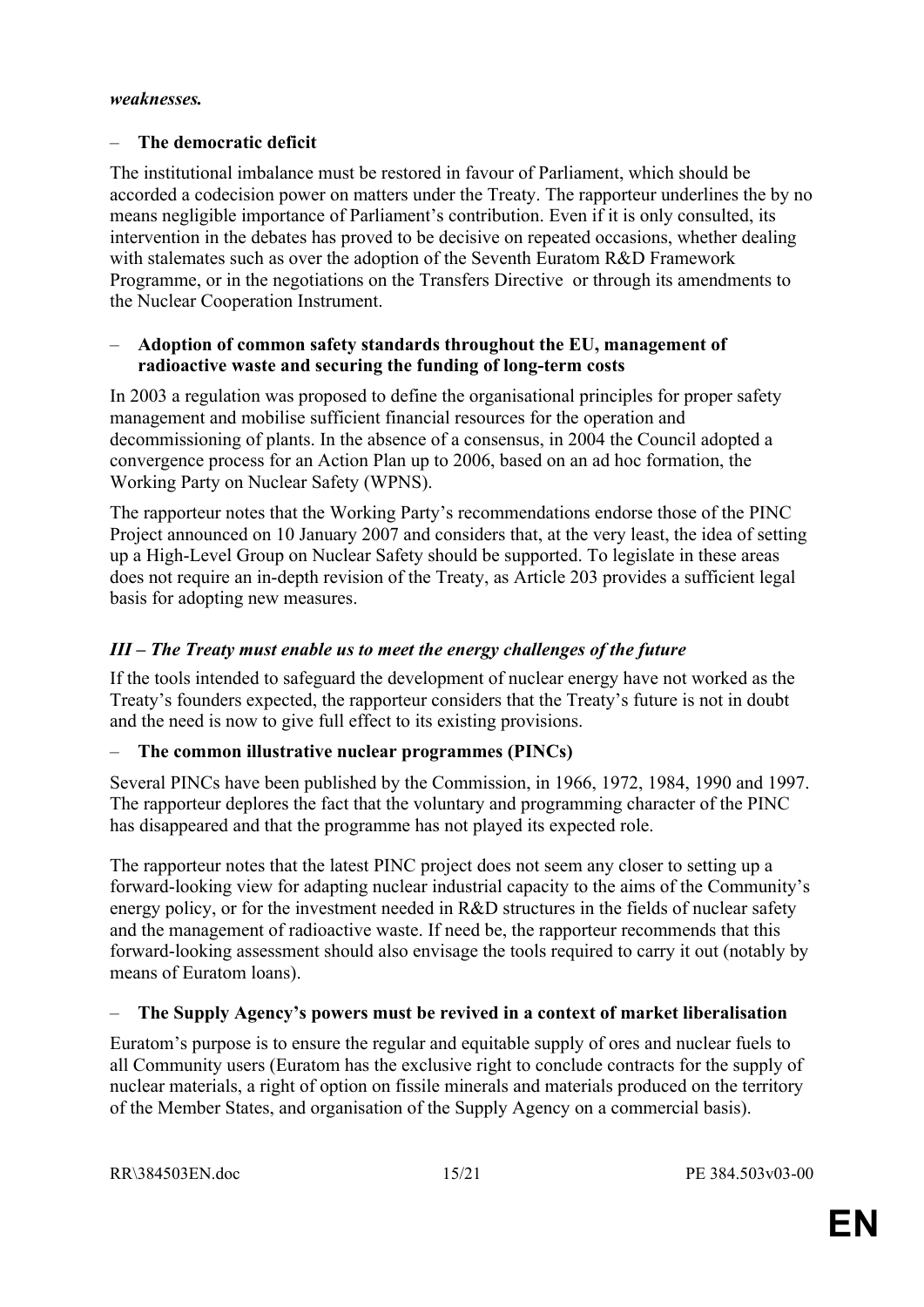As things stand, the Agency's powers have been reduced in the case of its exclusive right to conclude agreements, and some Member States have set up simplified procedures with the Agency, with the result that it is today confined to a recording role. The Agency's purpose must be revived, with the aim of securing energy supplies.

As with several other chapters in the Treaty, its updating is made possible in a practical way since it includes its own revision mechanism. The rapporteur sees this as an opportunity to turn it into a nuclear energy observatory, on the lines of the Commission's recommendation for the European energy policy.

#### *Conclusions on the institutional debate and the Treaty's future*

For all of the above reasons, the rapporteur concludes that:

 $\triangleright$  the Treaty needs to be consolidated, primarily because it has proved its effectiveness and there is a need to take account in the various energy scenarios of nuclear energy's contribution to security of supply and the fight against climate change;

 $\triangleright$  the Euratom institutional apparatus should put Parliament back at the centre of negotiations;

 $\triangleright$  there is an urgent need for implementation of the Treaty to cover new fields of activity, and the foundations for adjustments of this kind are already present in the Treaty;

 $\triangleright$  the Treaty should provide the conditions required to fund R&D in the fields of safety, radioactive waste management and future generations of reactors, and to develop teaching and training programmes, which will guarantee nuclear energy's place in the energy mix;

 $\triangleright$  the Treaty should help to define a coordinated policy and one that will encourage investment: it has the appropriate tools for ensuring that the market is monitored, and for recommending maintenance of the necessary conditions for fulfilment of the EU's energy policy.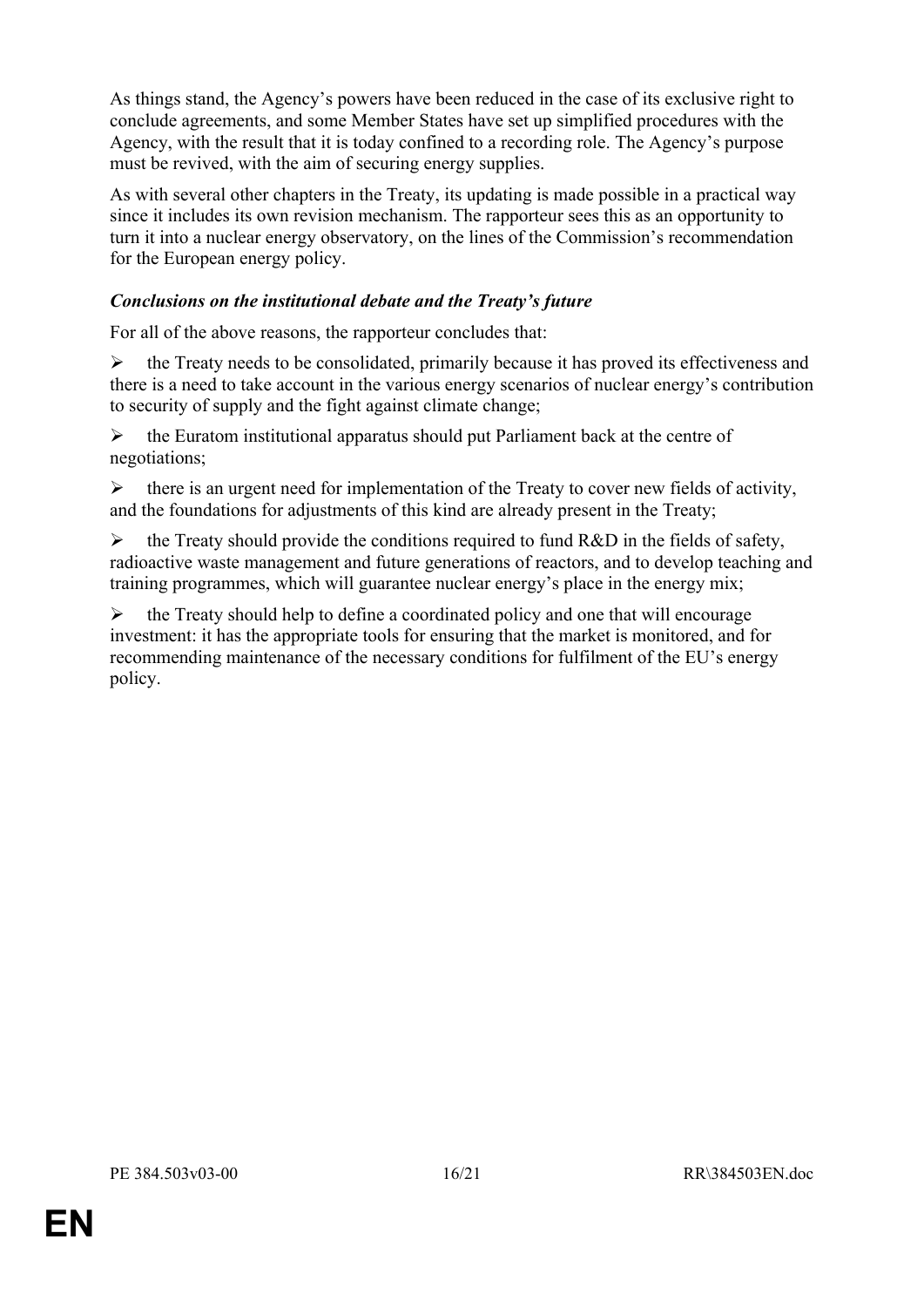23.3.2007

# **OPINION OF THE COMMITTEE ON CONSTITUTIONAL AFFAIRS**

for the Committee on Industry, Research and Energy

on Assessing Euratom – 50 years of European nuclear energy policy (2006/2230(INI))

Draftsman: Johannes Voggenhuber

#### **SUGGESTIONS**

The Committee on Constitutional Affairs calls on the Committee on Industry, Research and Energy, as the committee responsible, to incorporate the following suggestions in its motion for a resolution:

- A. whereas, although the EU Treaties have repeatedly undergone thorough revision in the light of new needs and challenges, the Euratom Treaty has been amended only once<sup>1</sup> in its 50-year history and, in that time, its core provisions and substance have remained unchanged,
- B. whereas, although the Euratom Treaty has been modified only slightly in the last 50 years, it has given rise to a substantial volume of secondary legislation over the same period and has been the subject of a considerable number of judgments handed down by the Court of Justice of the European Communities which have, for example, substantially broadened the original scope of the Treaty,
- C. whereas the recent round of enlargement has increased the diversity of the European Union's landscape in the area of nuclear energy and the need for Community action in the nuclear domain; whereas 11 of the 27 Member States have never had a nuclear power station on their territory; and whereas Italy has abandoned electricity generation using nuclear energy, and Belgium, Germany, the Netherlands and Sweden have decided to take a similar step,
- D. whereas, as long ago as 18 June 1998, in its resolution entitled 'Resolution on the Commission communication: Energy for the future: renewable sources of energy - White Paper for a Community Strategy and Action Plan', Parliament called on the Council 'during a future review of the EU Treaty, to incorporate in the Treaty a chapter devoted to

<sup>&</sup>lt;sup>1</sup> By means of the Treaty on European Union signed in Maastricht on 7 February 1992.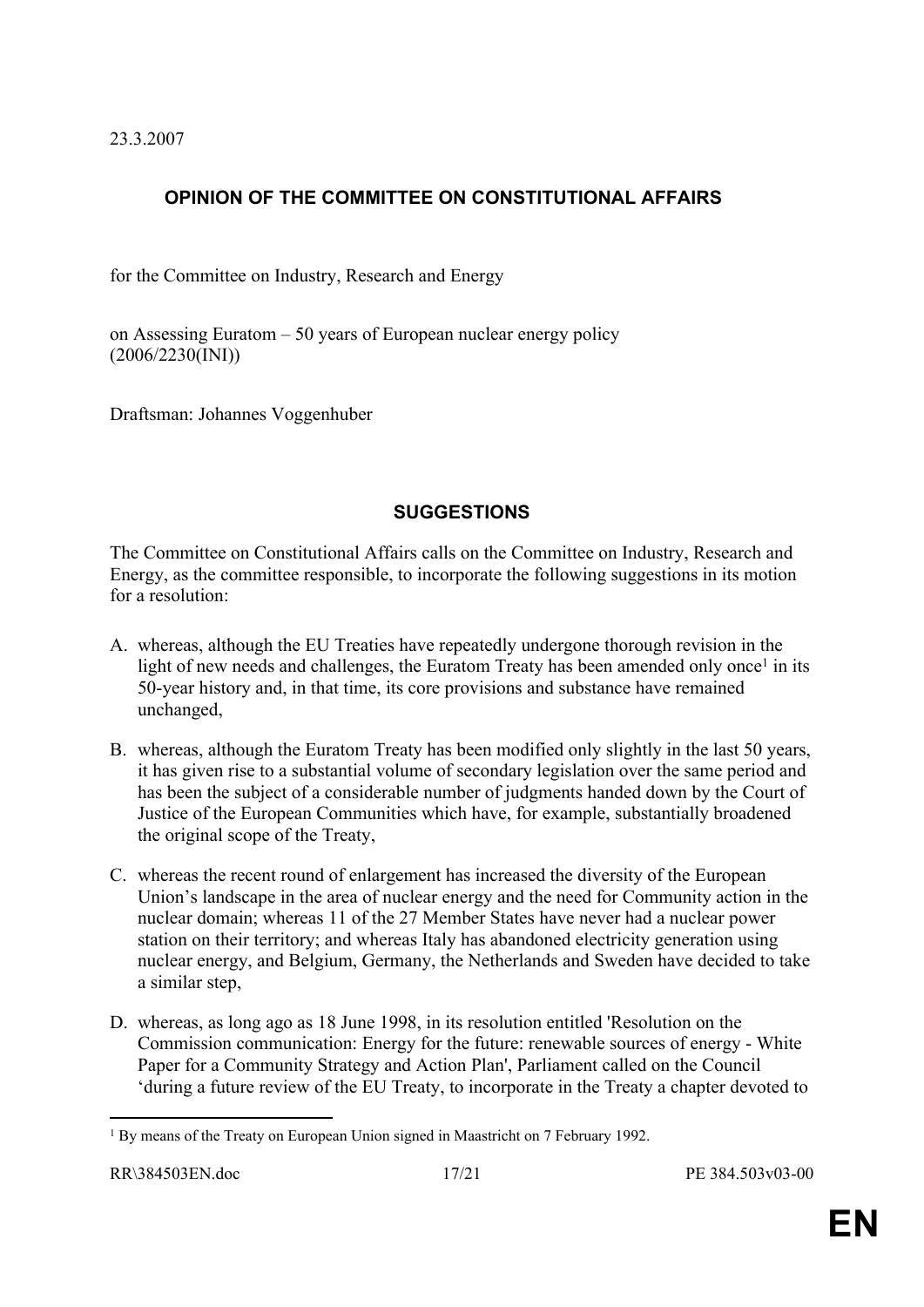energy, with appropriate account being taken of the promotion of renewable energy sources in order to ensure that a permanent and environmentally sound energy policy will be pursued at European level'<sup>1</sup>,

- E. whereas, in its draft Treaty establishing a Constitution for Europe (the Constitutional Treaty), the Convention proposed that the Euratom Treaty should be separated from the legal structure of the future Constitution; whereas the Convention, in its work on the future of the European Union and the signing of the Constitutional Treaty, has maintained the provisions of the Euratom Treaty in their present state in the form of an annexed protocol,
- F. whereas Parliament, in its resolution of 24 September 2003 entitled 'European Parliament resolution on the draft Treaty establishing a Constitution for Europe and the European Parliament's opinion on the convening of the Intergovernmental Conference (IGC)', welcomed this separation and urged the Intergovernmental Conference 'to convene a Treaty revision conference in order to repeal the obsolete and outdated provisions of [the Euratom] Treaty, especially those relating to the promotion of nuclear energy and the lack of democratic decision-making procedures'<sup>2</sup> ,
- G. whereas Germany, Ireland, Austria, Hungary and Sweden have annexed to the Constitutional Treaty a declaration noting that the core provisions of the Euratom Treaty need to be brought up to date and calling for a revision conference to be convened 'as soon as possible',
- H. whereas the Euratom Treaty introduced stringent safety standards for the handling of radioactive fuel elements and waste in the European Union, lays down uniform safety standards for protecting the health of workers and of the public as well as procedures for the implementation of those standards, and opposes any proliferation of nuclear material for military purposes,
- 1. Notes that expectations with regard to nuclear energy, to which the Euratom Treaty gave expression five decades ago, have changed; notes that those expectations now relate more to the need to have, in the form of the Euratom Treaty, a sound legal framework to govern the supervision of the use of nuclear energy in the European Union and to provide a framework for the integration into the European Union of countries which use nuclear power, through the transposition of the Euratom acquis communautaire; acknowledges that significant chapters in Title II of the Euratom Treaty have made it possible to protect the public, workers and the environment against ionising radiation (Chapter 3), to develop research in the areas of waste management and plant safety (Chapter 1) and to implement safeguards in respect of fissile materials in Europe (Chapter 7);
- 2. Sees as evidence of an unacceptable democratic deficit the fact that Parliament is almost completely excluded from the Euratom legislative process and that it is consulted, and no more, on only one of the ten chapters of the Euratom Treaty;
- 3. Points out that, in spite of the promotional tone of its preamble, the Euratom Treaty does not require any Member State to develop the nuclear option on its own territory, thus

<sup>1</sup> OJ C 210, 6.7.1998, p. 215, paragraph 39.

<sup>2</sup> OJ C 77 E, 26.3.2004, p. 255, paragraph 14.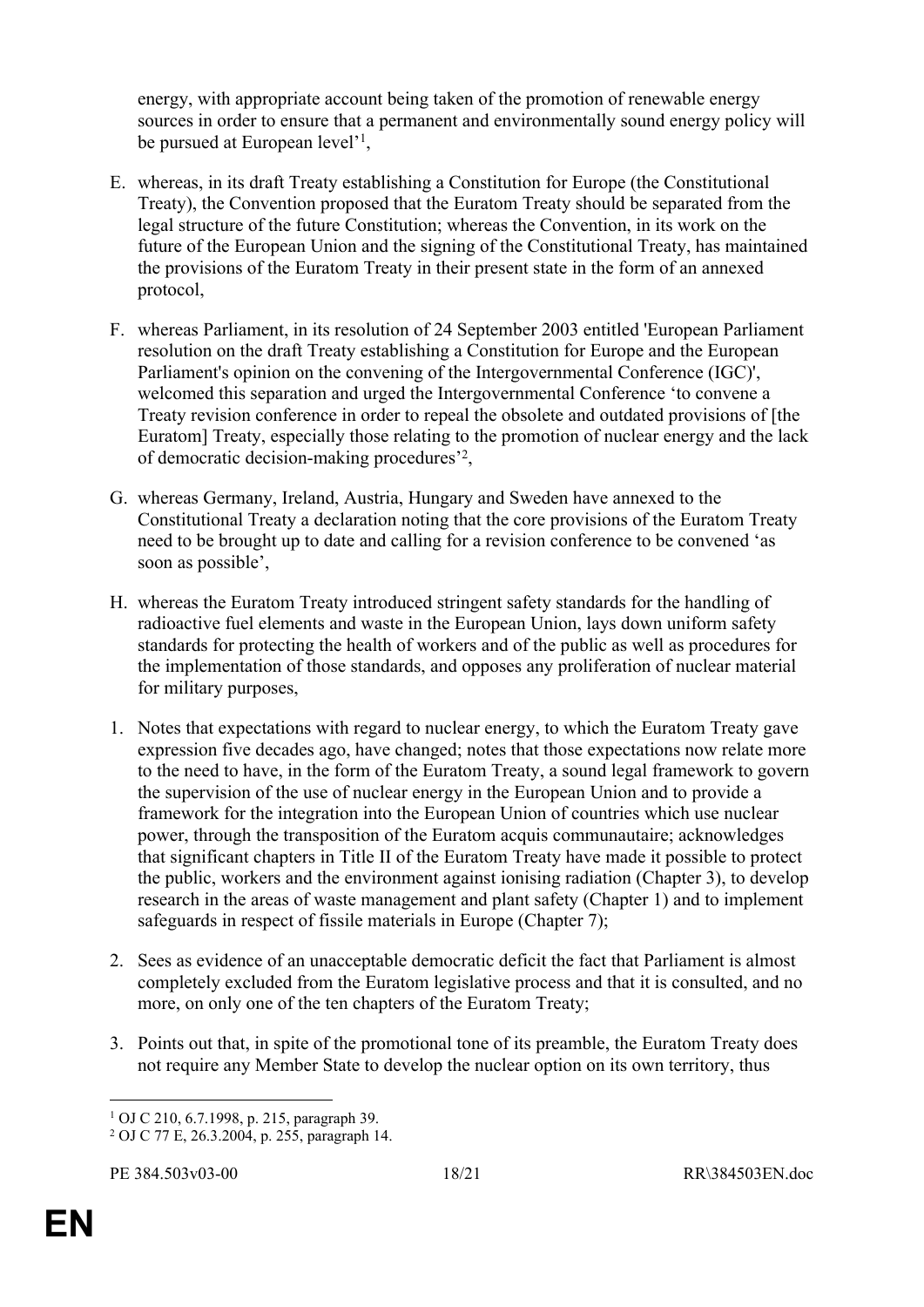respecting Member States' sovereign right to develop their own energy mix;

- 4. Draws attention to the Treaty of Amsterdam of May 1999, which guarantees Parliament's right of codecision; regrets that the extension of Parliament's powers, and particularly their extension to include the powers of codecision in the majority of Community legislation procedures, has not been taken into account in the Euratom Treaty; considers that, despite the Treaty's technical nature, Parliament should be formally involved in texts whose legal basis is the Euratom Treaty;
- 5. Emphasises that the Euratom Treaty does not hinder the development of an internal electricity market and, is even less of an obstacle to the free movement of goods, persons and capital; points out, in that connection, that the ordinary law laid down by the Treaty establishing the European Community (EC Treaty) applies to nuclear activities and notes, by way of example, that movement of nuclear materials, equipment and technologies within and outside the European Union is covered by rules on the supervision of dual-use goods, adopted on the basis of the commercial policy laid down in the EC Treaty; adds that Euratom legislation is subject to competition law and regulations on State aid, as specified in Title VI of the EC Treaty; concludes, therefore, that the Euratom Treaty in no way represents a protectionist framework for nuclear energy;
- 6. Reiterates its call for an intergovernmental conference to be convened to carry out a comprehensive revision of the Euratom Treaty, to repeal the outdated provisions of that Treaty, to maintain the regulatory regime of the nuclear industry at EU level, to revise the remaining provisions in the light of a modern and sustainable energy policy and to incorporate them into the Treaty establishing a Constitution for Europe in a separate energy chapter;
- 7. Considers that, irrespective of the diversity of views on nuclear energy, the provisions of the Euratom Treaty that have helped avoid proliferation of nuclear materials, and those which address health, safety and prevention of radiological contamination, have been highly beneficial and should be carefully co-ordinated with the health and safety provisions of the EC Treaty.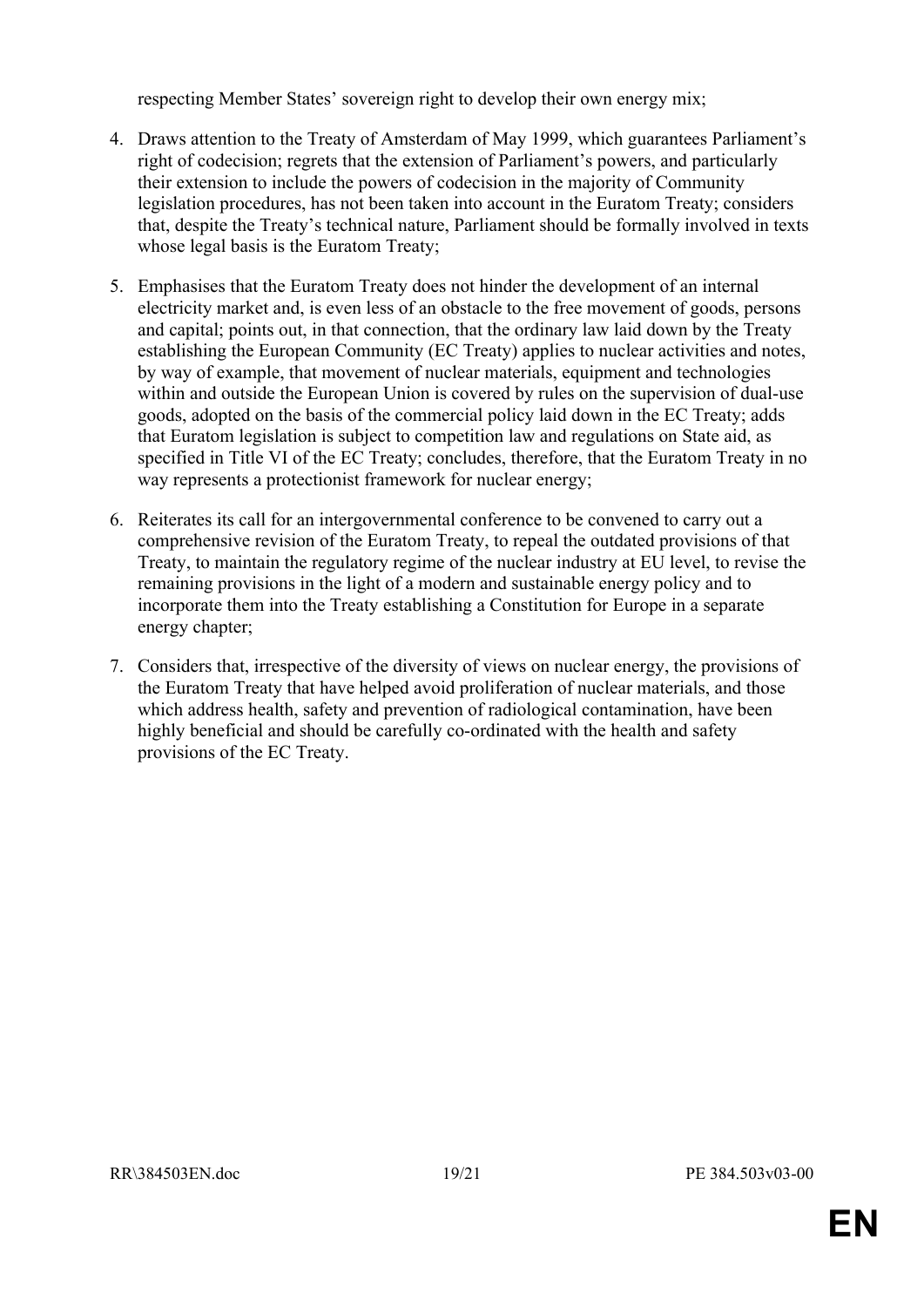### **PROCEDURE**

| <b>Title</b>                                 | Assessing Euratom $-50$ years of European nuclear energy policy                                 |
|----------------------------------------------|-------------------------------------------------------------------------------------------------|
| <b>Procedure number</b>                      | 2006/2230(INI)                                                                                  |
| <b>Committee responsible</b>                 | <b>ITRE</b>                                                                                     |
| <b>Opinion by</b>                            | AFCO                                                                                            |
| Date announced in plenary                    | 12.10.2006                                                                                      |
| Enhanced cooperation - date announced        |                                                                                                 |
| in plenary                                   |                                                                                                 |
| Drafts(wo)man                                | Johannes Voggenhuber                                                                            |
| Date appointed                               | 4.10.2006                                                                                       |
| Previous drafts(wo)man                       |                                                                                                 |
| <b>Discussed in committee</b>                | 22.1.2007<br>1.3.2007                                                                           |
| Date adopted                                 | 19.3.2007                                                                                       |
| <b>Result of final vote</b>                  | 17<br>$+$ :                                                                                     |
|                                              | $\theta$<br>$-$ :                                                                               |
|                                              | $\overline{2}$<br>$0^{\circ}$                                                                   |
| Members present for the final vote           | Philip Dimitrov Dimitrov, Andrew Duff, Maria da Assunção Esteves,                               |
|                                              | Bronisław Geremek, Anneli Jäätteenmäki, Sylvia-Yvonne Kaufmann,                                 |
|                                              | Jo Leinen, Íñigo Méndez de Vigo, Rihards Pīks, Johannes                                         |
|                                              | Voggenhuber                                                                                     |
| Substitute(s) present for the final vote     | Pervenche Berès, Georgi Bliznashki, Elmar Brok, Carlos Carnero                                  |
|                                              | González, Gérard Onesta, Georgios Papastamkos, Bogdan Pęk,<br>György Schöpflin, Alexander Stubb |
| Substitute(s) under Rule 178(2) present      |                                                                                                 |
| for the final vote                           |                                                                                                 |
|                                              |                                                                                                 |
| Comments (available in one language<br>only) |                                                                                                 |
|                                              |                                                                                                 |